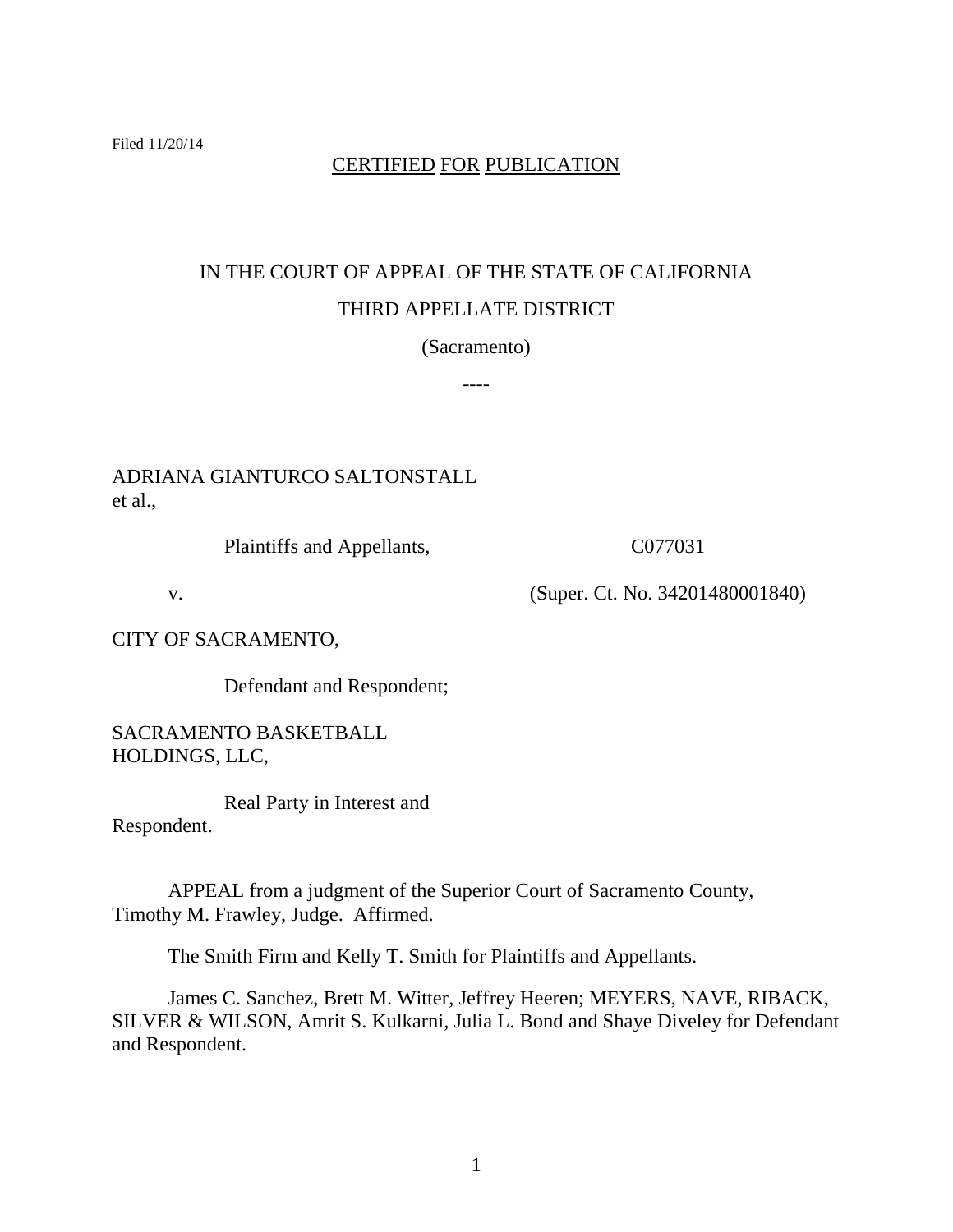PIONEER LAW GROUP, Andrea A. Matarazzo and Jeffrey K. Sorso for Real Party in Interest and Respondent.

The Sacramento Kings, a professional basketball team, have played at the Sleep Train Arena (formerly called Arco Arena) since 1988. In January 2013, the team's then owners entered into a tentative agreement to sell the Sacramento Kings to a group of investors in Seattle, Washington. Seeking to keep the team in Sacramento, the City of Sacramento (City) partnered with Sacramento Basketball Holdings LLC to build a new entertainment and sports center in downtown Sacramento at the site of a shopping mall with declining occupancy rates. In May 2013, the Board of Governors for the National Basketball Association (NBA) rejected an application to sell the team and move it to Seattle, and approved the sale of the team to Sacramento Basketball Holdings. The NBA's board of governors also reserved the right to acquire the Sacramento Kings and relocate the team to another city if a new arena in Sacramento does not open by 2017.

To meet the NBA's deadline, the City and Sacramento Basketball Holdings developed a schedule that targets October 2016 as the opening date for the downtown arena. To facilitate timely completion of the project, the Legislature added section 21168.6.6 to the Public Resources Code. **1** Section 21168.6.6 modifies -- only for construction of the downtown arena in Sacramento -- several deadlines for review of the project under the California Environmental Quality Act (CEQA) (§ 21050 et seq.). Other than deadlines for review, section 21168.6.6 does not substantively modify CEQA as it applies to the downtown arena project.

**<sup>1</sup>** Undesignated statutory references are to the Public Resources Code.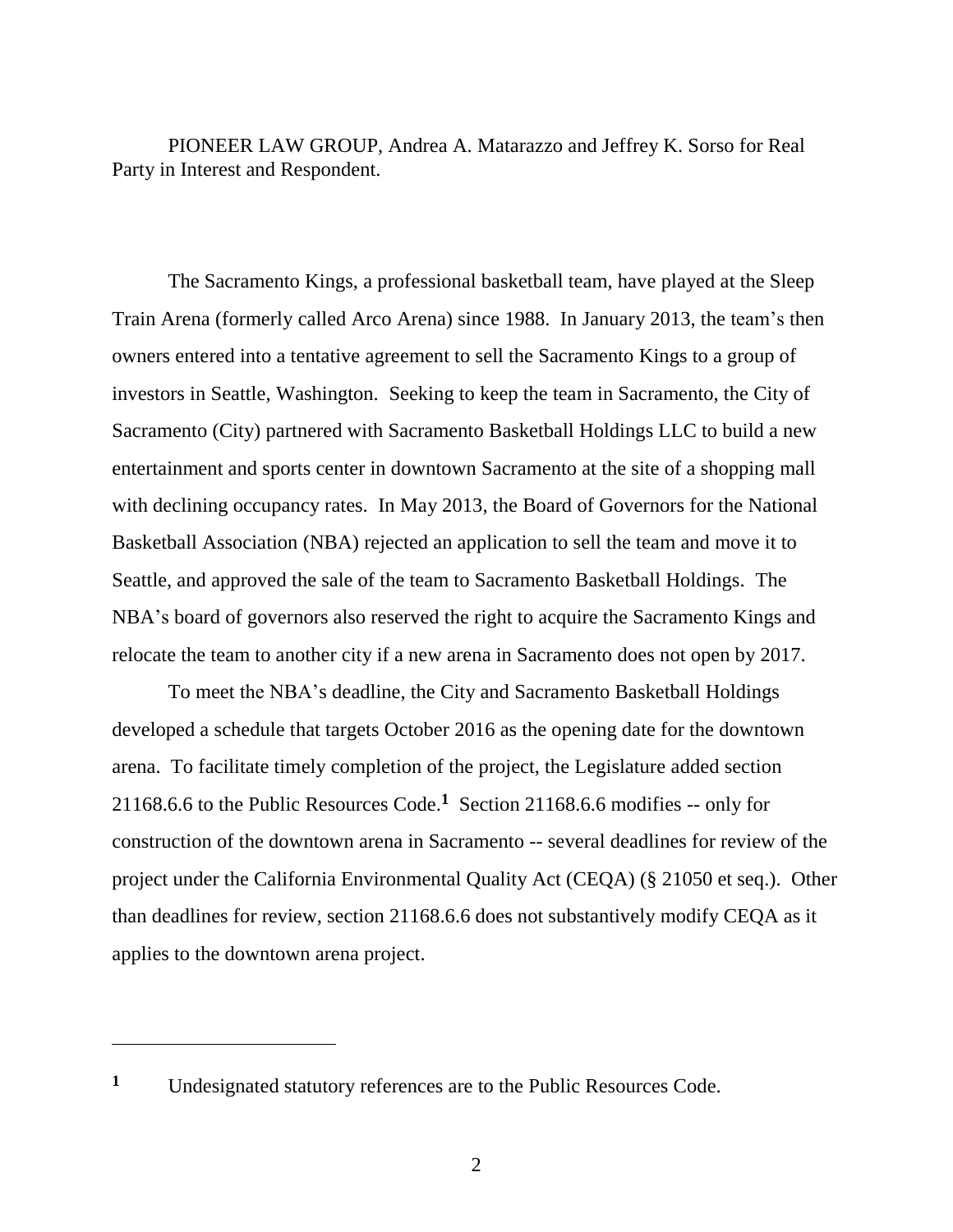Adriana Gianturco Saltonstall and 11 other individuals sued to challenge section 21168.6.6's constitutionality as well as the project's compliance with CEQA requirements.**<sup>2</sup>** Saltonstall moved for a preliminary injunction on grounds of imminent harm to the public caused by the demolition of the shopping mall and construction of the downtown arena. The trial court denied the motion for a preliminary injunction.

Saltonstall appeals the denial of the preliminary injunction on two grounds. First, she argues section 21168.6.6 represents an unconstitutional intrusion of the legislative branch on the core function of the courts. Second, Saltonstall contends the preliminary injunction should have been granted because section 21168.6.6 "harms [the public] and the environment," but not the respondents. $3$  The City counters that the appeal is moot because we cannot resolve the appeal before the trial court decides Saltonstall's action on the merits. The City also requests monetary sanctions for an appeal it characterizes as frivolous, taken for purposes of delay, and to harass the respondents.**<sup>4</sup>**

Based on Saltonstall's contention that the time limits imposed by section 21168.6.6 are too short to allow any meaningful judicial scrutiny, we exercise our

**<sup>2</sup>** The other 11 petitioners are William Reany, Jeanie Keltner, Delphine Cathcart, Bob Blymyer, Helen Maggie O'Mara, J. Bolton Phillips, Kevin Coyle, Karen Redman, Ronald H. Emslie, Christine Hansen, and Sarah E. Foster. We refer to petitioners collectively as Saltonstall. A separate lawsuit challenging the downtown arena project was filed by the Sacramento Coalition for Shared Prosperity. The trial court consolidated the two actions. Sacramento Coalition for Shared Prosperity is not a party in this appeal from the denial of the preliminary injunction.

**<sup>3</sup>** On appeal, Saltonstall abandons her argument made in the trial court that the ongoing construction project does not meet the definition of the project for which section 21168.6.6 is intended to apply.

**<sup>4</sup>** Although joining in defending the trial court's decision to deny a preliminary injunction, Sacramento Basketball Holdings neither argues mootness nor requests the imposition of monetary sanctions on appeal.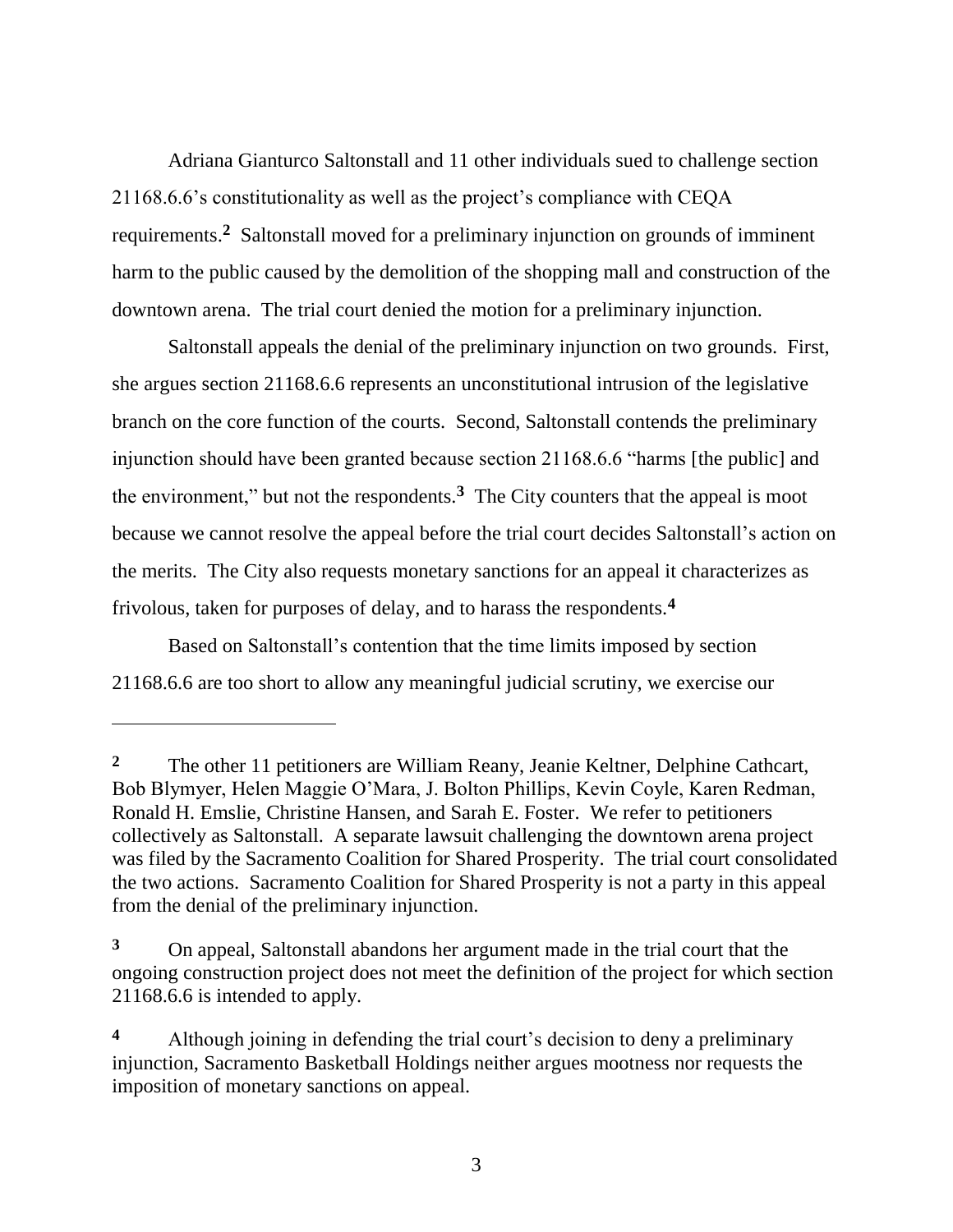discretion to consider the constitutional challenge on grounds the issue might otherwise evade judicial review despite the potential for repetition. On the merits, we reject Saltonstall's constitutional challenge because section 21168.6.6 does not materially impair a core function of the courts. Moreover, CEQA review does not implicate any constitutionally granted right. Consequently, even if the deadlines set forth in section 21168.6.6 are short, they are not unconstitutional. We reject Saltonstall's argument that the City and Sacramento Basketball Holdings will not be harmed by a preliminary injunction. Saltonstall mistakenly assumes respondents have the burden of showing a preliminary injunction will cause harm to them. Instead, it is Saltonstall who bore but failed to meet the burden to show the necessity for a preliminary injunction. We deny the City's request for attorney fees because the City failed to comply with the California Rules of Court rule applicable to motions for sanctions on appeal. Accordingly, we affirm the trial court's order denying the preliminary injunction and deny the City's request for monetary sanctions on appeal.

## FACTUAL AND PROCEDURAL HISTORY

# *The Downtown Arena Project*

The downtown arena project involves demolition of a part of the Downtown Plaza, a pedestrian-only shopping mall in Sacramento bounded by J Street to the north, L Street to the south, 7th Street to the east, and 4th Street to the west. In place of a portion of the shopping mall, the City and Sacramento Basketball Holdings plan to construct a 17,500 seat entertainment and sports center along with approximately 1.5 million square feet of related retail, commercial, office, and residential development.**<sup>5</sup>** The project includes six

<sup>&</sup>lt;sup>5</sup> For ease of reference and consistent with section 21168.6.6, subdivision (a)(3), we refer to the project as the downtown arena project.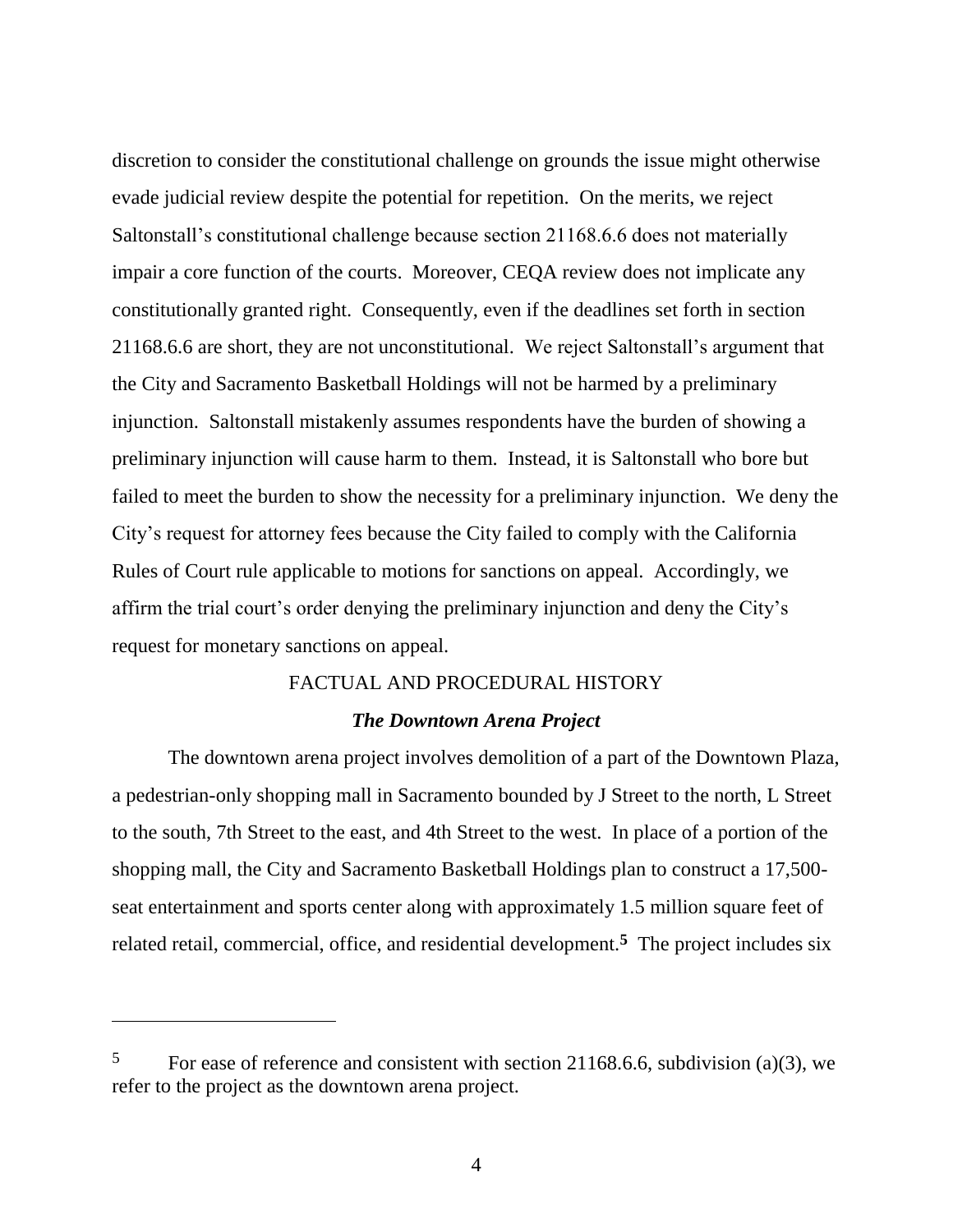off-site digital billboards on City-owned property as well as the transfer of ownership of certain other City-owned properties to Sacramento Basketball Holdings.

The downtown arena has been designed to meet the requirements of the U.S. Green Building Council's Leadership in Energy and Environmental Design (LEED) Gold certification. Among the downtown arena's environmental design goals are: carbon neutrality, reduction of per-attendee-vehicle miles travelled, and reduced greenhouse gas emissions. Urban design goals include plans to spark redevelopment of the downtown area with an influx of basketball game and concert event attendees to the arena.

The demolition and construction schedule targets the opening date for the downtown arena for October 2016 because the NBA reserved the right to acquire the Sacramento Kings and relocate the team to another city if a new arena is not open by 2017.

#### *Section 21168.6.6*

On September 27, 2013, Governor Brown signed Senate Bill 743, which, among other things, added section 21168.6.6 to the Public Resources Code. (Stats. 2013, ch. 386, § 7.) Section 16 of Senate Bill 743 "declares that a special law is necessary and that a general law cannot be made applicable within the meaning of Section 16 of Article IV of the California Constitution because of the unique need for the development of an entertainment and sports center project in the City of Sacramento in an expeditious manner." Section 21168.6.6 modifies several CEQA deadlines specifically for the project to build the downtown arena in Sacramento.

Section 21168.6.6 does not change CEQA's standards for required content of the environmental impact report (EIR) or approval for the project. Instead, section 21168.6.6 provides an accelerated timeline of events along with provisions intended to facilitate expedited CEQA review such as: preparation of documents in electronic format, making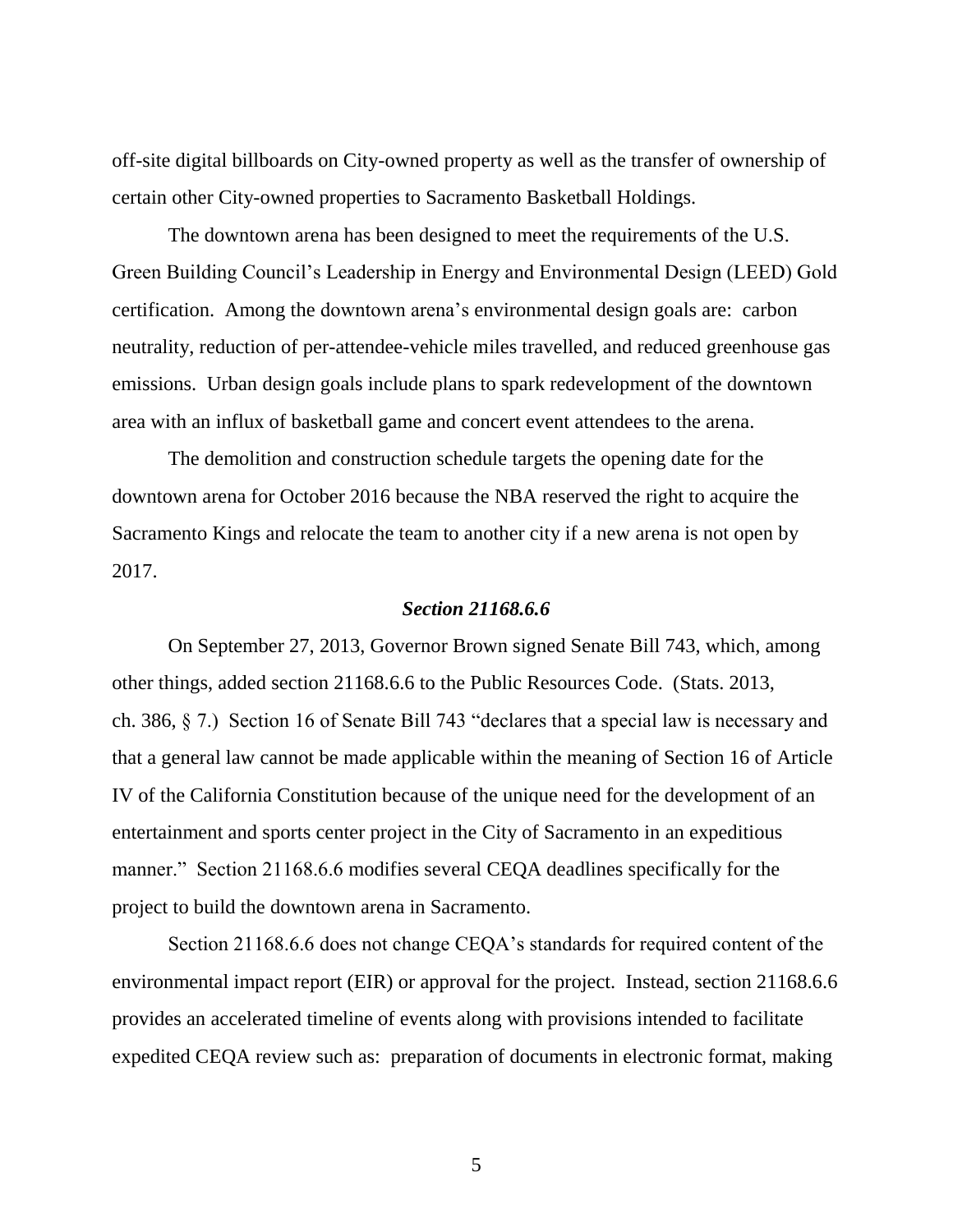the administrative record readily accessible to the public in electronic format, mediation of issues among the parties, and a series of informational workshops to be held by the City. **6**

**<sup>6</sup>** For CEQA review of the downtown arena project, subdivisions (e) through (f) of section 21168.6.6 impose the following deadlines and requirements:

 $\overline{a}$ 

"(e)(3) Within 10 days after the release of the draft environmental impact report, the lead agency shall conduct an informational workshop to inform the public of the key analyses and conclusions of that report.

"(4) Within 10 days before the close of the public comment period, the lead agency shall hold a public hearing to receive testimony on the draft environmental impact report. A transcript of the hearing shall be included as an appendix to the final environmental impact report.

 $\degree$ (5)  $\degree$ ... Within five days following the close of the public comment period, a commenter on the draft environmental impact report may submit to the lead agency a written request for nonbinding mediation. The lead agency and applicant shall participate in nonbinding mediation with all commenters who submitted timely comments on the draft environmental impact report and who requested the mediation. Mediation conducted pursuant to this paragraph shall end no later than 35 days after the close of the public comment period. [¶] . . . [¶]

"(6) The lead agency need not consider written comments submitted after the close of the public comment period, unless those comments address [new issues raised by the lead agency in response to comments, new information coming to light after release of the draft environmental impact report, project changes made after the comment period, documents released by the lead agency concerning mitigation measures after the close of the comment period, or other new information that was not known during the public comment period]. [¶] . . . [¶]

"(7) The lead agency shall file the notice required by subdivision (a) of Section 21152 within five days after the last initial project approval.

" $(f)(1)$  The lead agency shall prepare and certify the record of the proceedings in accordance with this subdivision and in accordance with Rule 3.1365 of the California Rules of Court. . . .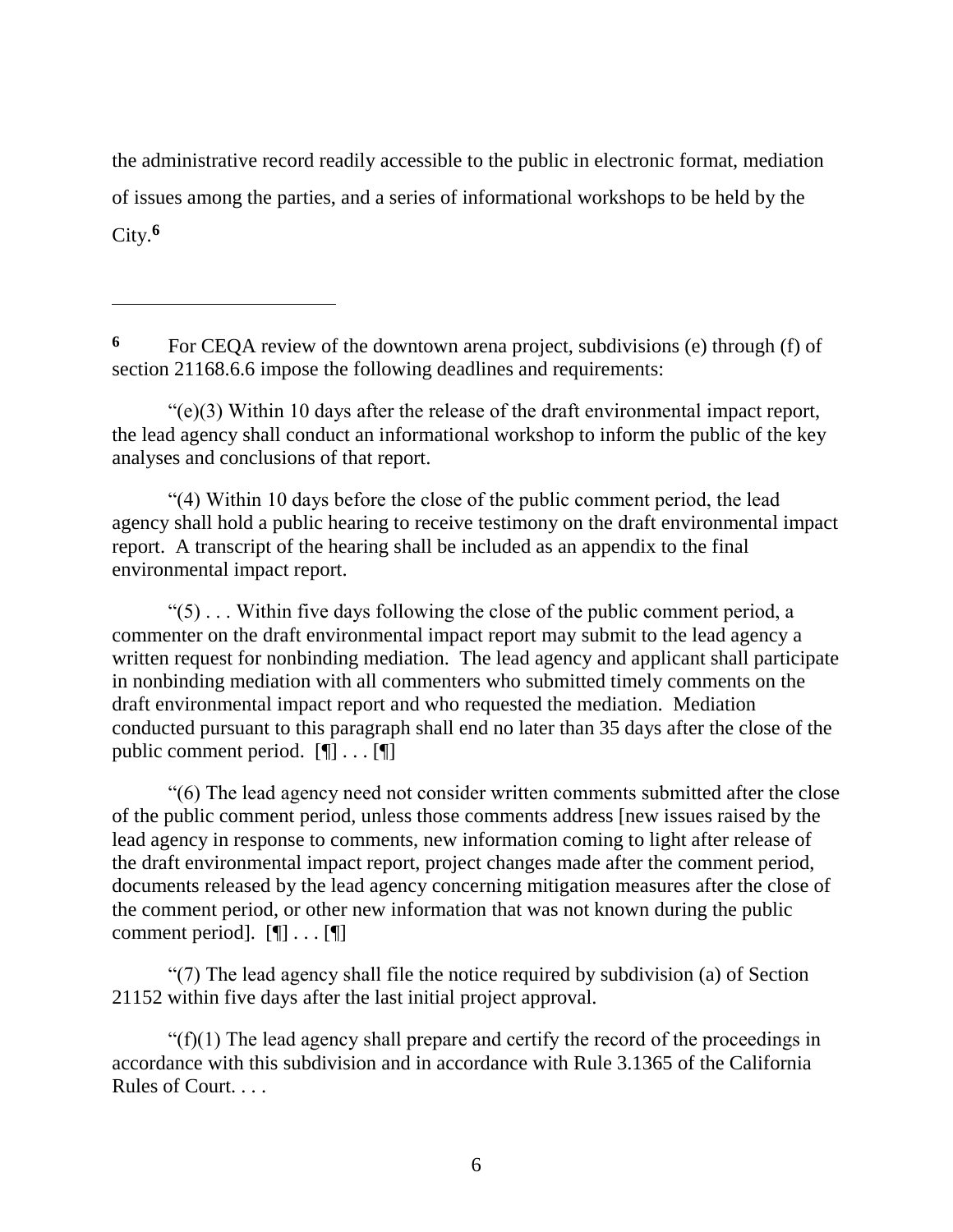In addition to imposing accelerated deadlines on the City as the lead agency for the project, subdivision (d) of section 21168.6.6 requires the Judicial Council, by July 1,

 $\overline{a}$ 

"(2) No later than three business days following the date of the release of the draft environmental impact report, the lead agency shall make available to the public in a readily accessible electronic format the draft environmental impact report and all other documents submitted to or relied on by the lead agency in the preparation of the draft environmental impact report. A document prepared by the lead agency or submitted by the applicant after the date of the release of the draft environmental impact report that is a part of the record of the proceedings shall be made available to the public in a readily accessible electronic format within five business days after the document is prepared or received by the lead agency.

"(3) Notwithstanding paragraph (2), documents submitted to or relied on by the lead agency that were not prepared specifically for the project and are copyright protected are not required to be made readily accessible in an electronic format. . . .

"(4) The lead agency shall encourage written comments on the project to be submitted in a readily accessible electronic format, and shall make any such comment available to the public in a readily accessible electronic format within five days of its receipt.

"(5) Within seven business days after the receipt of any comment that is not in an electronic format, the lead agency shall convert that comment into a readily accessible electronic format and make it available to the public in that format.

"(6) The lead agency shall indicate in the record of the proceedings comments received that were not considered by the lead agency pursuant to paragraph (6) of subdivision (e) and need not include the content of the comments as a part of the record.

"(7) Within five days after the filing of the notice required by subdivision (a) of Section 21152, the lead agency shall certify the record of the proceedings for the approval or determination and shall provide an electronic copy of the record to a party that has submitted a written request for a copy....

"(8) Within 10 days after being served with a complaint or a petition for a writ of mandate, the lead agency shall lodge a copy of the certified record of proceedings with the superior court."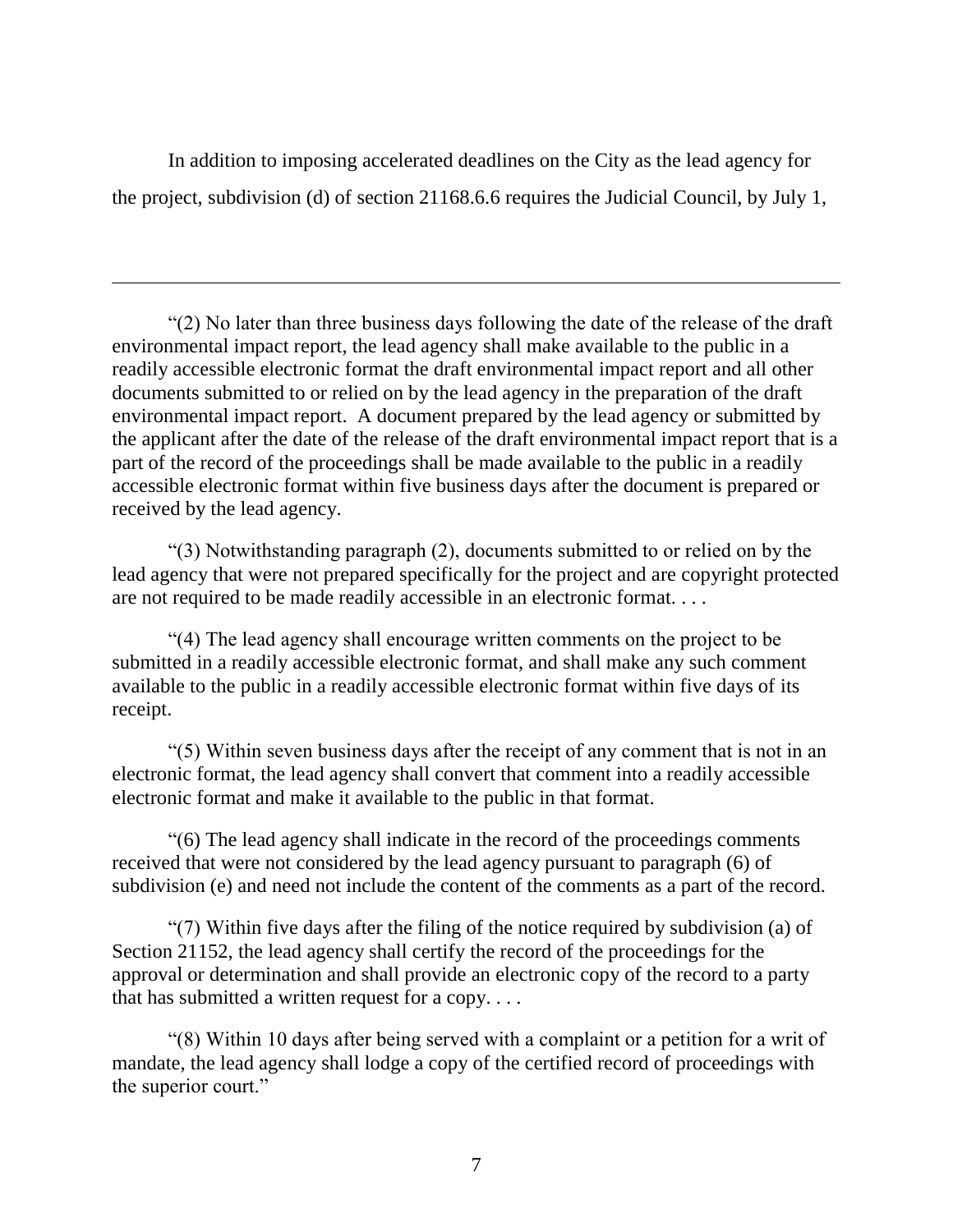2014, to adopt a rule to facilitate the completion of judicial review of the downtown arena project's compliance with CEQA within 270 days.

## *The City's Review and Approval of the Downtown Arena Project*

Consistent with the deadlines set forth in section 21168.6.6, the City engaged in an expedited environmental review process. The City issued a notice of preparation of the EIR on April 12, 2013. The draft EIR was completed and posted on the City's Web site on December 16, 2013. Two days later, the documents relied upon by the City in preparing the draft EIR were also posted online. The City conducted an informal public workshop regarding the draft EIR on December 18, 2013, and a public hearing on January 23, 2014, before the close of public comments. All documents related to the project prepared by the City or submitted by Sacramento Basketball Holdings after the release of the draft EIR were posted on the City's Web site within three business days of the document's preparation or receipt by the City.

As required by section 21168.6.6, the City engaged in mediation with several interested parties (including Saltonstall's attorney) in February 2014 to address issues regarding the draft EIR. The City completed and posted on its public Web site the final EIR for the project on May 9, 2014. The Sacramento City Council certified the final EIR and approved the project on May 20, 2014. Demolition of the shopping mall began in summer 2014.

## *Saltonstall's Lawsuit and Motion for Preliminary Injunction*

The day after the City certified the final EIR and approved the project, Saltonstall filed a petition for writ of mandate in which she alleged the City violated CEQA by certifying the final EIR and that section 21168.6.6 violates the California Constitution. In the petition, Saltonstall requested a preliminary injunction, declaratory relief, and attorney fees.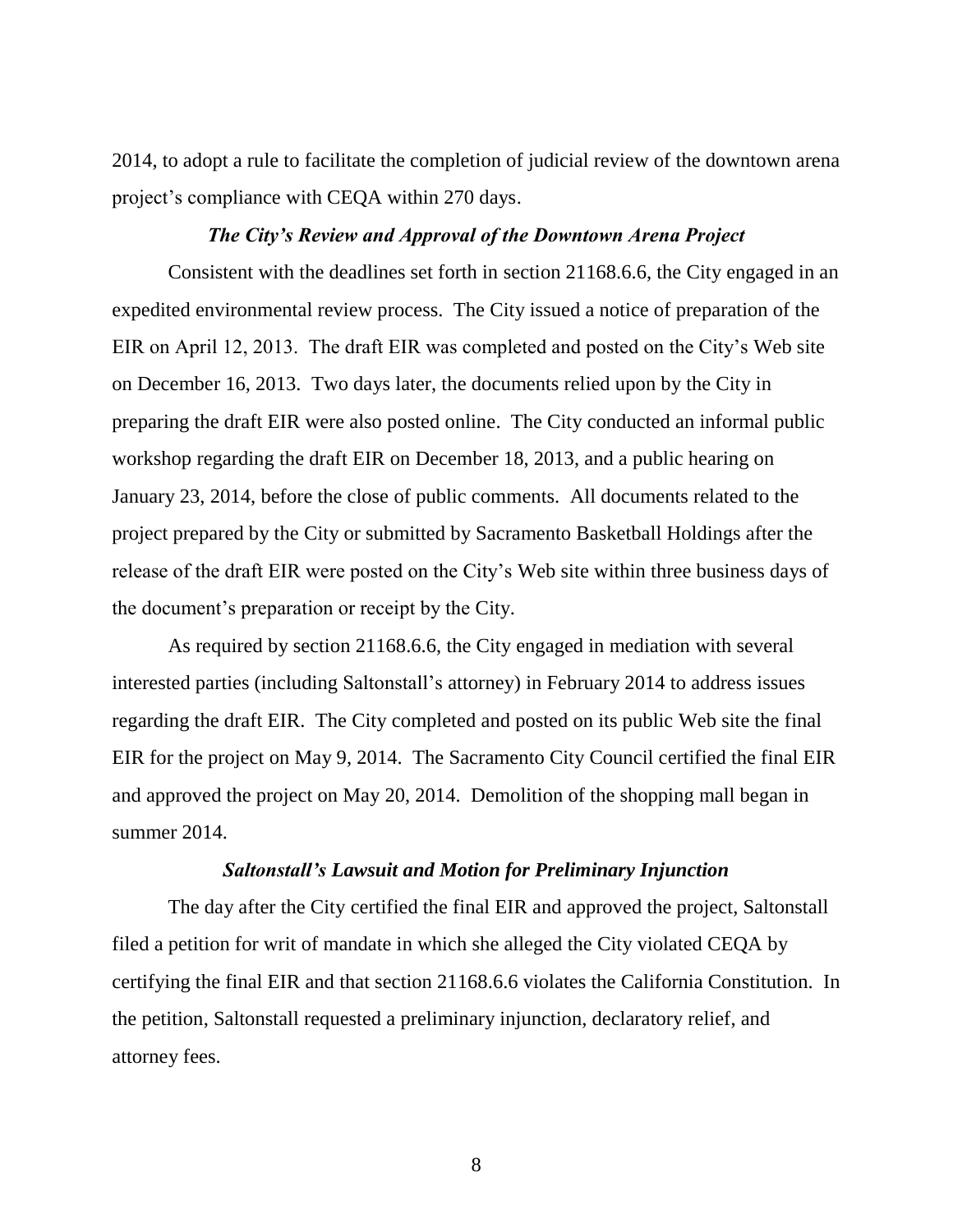The City filed its notice of determination on May 27, 2014, and certified the administrative record on June 2, 2014.

On June 10, 2014, Saltonstall filed a motion for preliminary injunction to stay demolition of the shopping mall, reiterating her contentions that the City violated CEQA by certifying the final EIR and section 21168.6.6 is unconstitutional. The City and Sacramento Basketball Holdings opposed the motion. The trial court denied the motion for preliminary injunction, rejecting Saltonstall's constitutional challenge by explaining section 21168.6.6 is "not unconstitutional because it includes 'unrealistic' time frames. While the court agrees with [Saltonstall] that the time frames are extremely (perhaps overly) aggressive, the court is not persuaded that this renders the statute unconstitutional, because the statute does not purport to divest the court of jurisdiction for failing to adhere to them. The statute directs the Judicial Council to adopt rules that require legal challenges (including any potential appeals) be resolved, *to the extent feasible*, within 270 days of certification of the administrative record."

The trial court also found Saltonstall had failed to make any showing of imminent harm to warrant a preliminary injunction. The trial court stated: "Section 21168.6.6's standard for injunctive relief is not met here. [Saltonstall] make[s] only passing arguments, unsupported with citation to authority or evidence, that construction of the downtown arena presents an 'imminent threat to the public health and safety' or would adversely affect 'unforeseen important' historical/archaeological artifacts or ecological values."

Saltonstall timely filed a notice of appeal from the order denying the motion for preliminary injunction.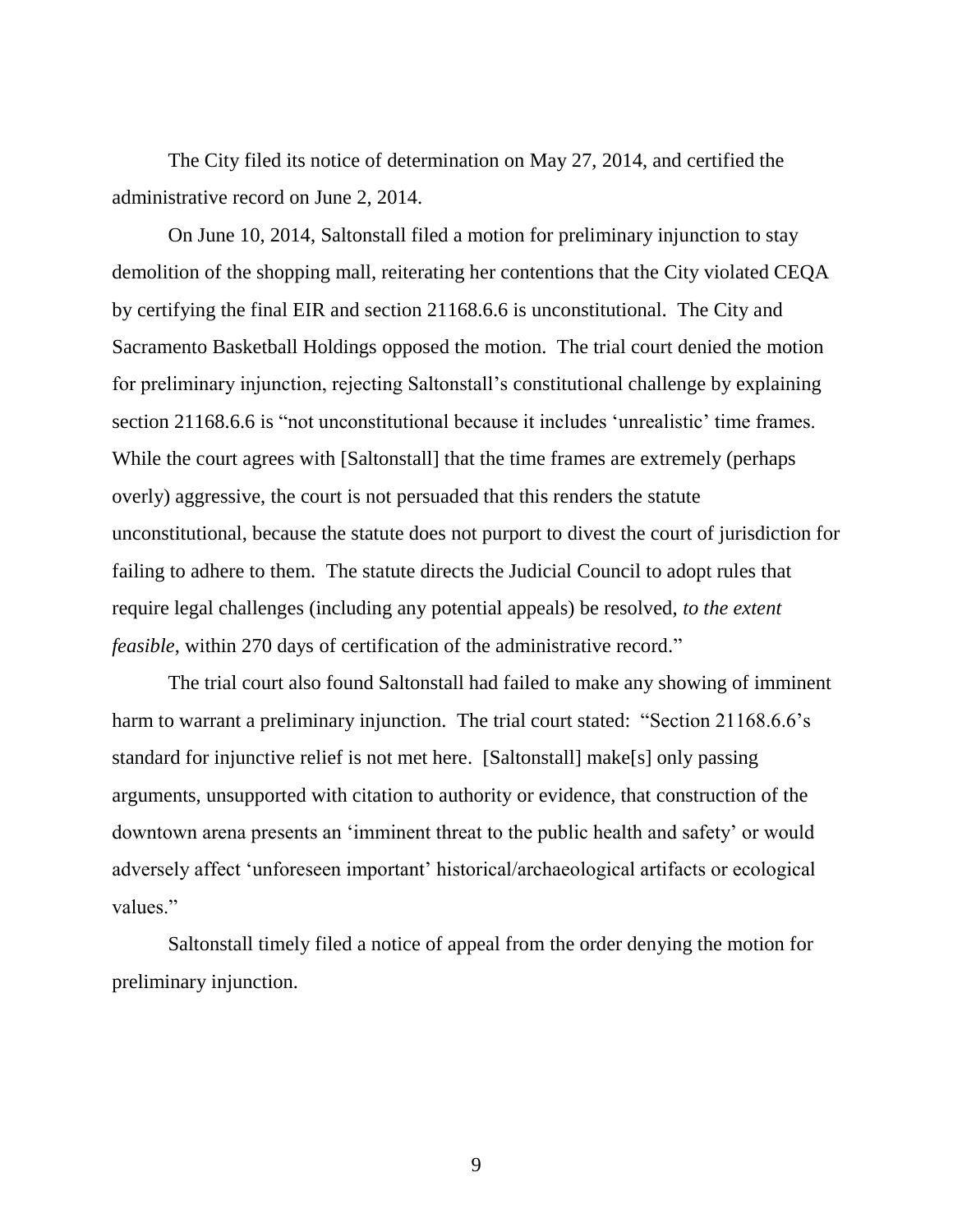#### DISCUSSION

## **I**

#### *Mootness*

We begin by addressing the City's contention that this appeal should be dismissed as moot. We decline to dismiss Saltonstall's appeal as moot.

An appeal is moot when a decision of "the reviewing court 'can have no practical impact or provide the parties effectual relief.' " (*MHC Operating Limited Partnership v. City of San Jose* (2003) 106 Cal.App.4th 204, 214.) We have the duty to avoid deciding a moot appeal. " '[T]he duty of this court, as of every other judicial tribunal, is to decide actual controversies by a judgment which can be carried into effect, and not to give opinions upon moot questions or abstract propositions, or to declare principles or rules of law which cannot affect the matter in issue in the case before it. It necessarily follows that when, pending an appeal from the judgment of a lower court, and without any fault of the defendant, an event occurs which renders it impossible for this court, if it should decide the case in favor of plaintiff, to grant him [or her] any effectual relief whatever, the court will not proceed to a formal judgment, but will dismiss the appeal." ' [Citations.]" (*California Redevelopment Assn. v. Matosantos* (2013) 212 Cal.App.4th

1457, 1484.)

However, "an appellate court may resolve controversies that are technically moot if the issues are of substantial and continuing public interest. (*DeRonde v. Regents of University of California* (1981) 28 Cal.3d 875, 880.) Although courts generally avoid issuing advisory opinions on abstract propositions of law, they 'should *not* avoid the resolution of important and well litigated controversies arising from situations which are "capable of repetition, yet evading review." ' (*In re William M.* (1970) 3 Cal.3d 16, 24, fn. 14, italics added, quoting *Moore v. Ogilvie* (1969) 394 U.S. 814, 816, 1494, 23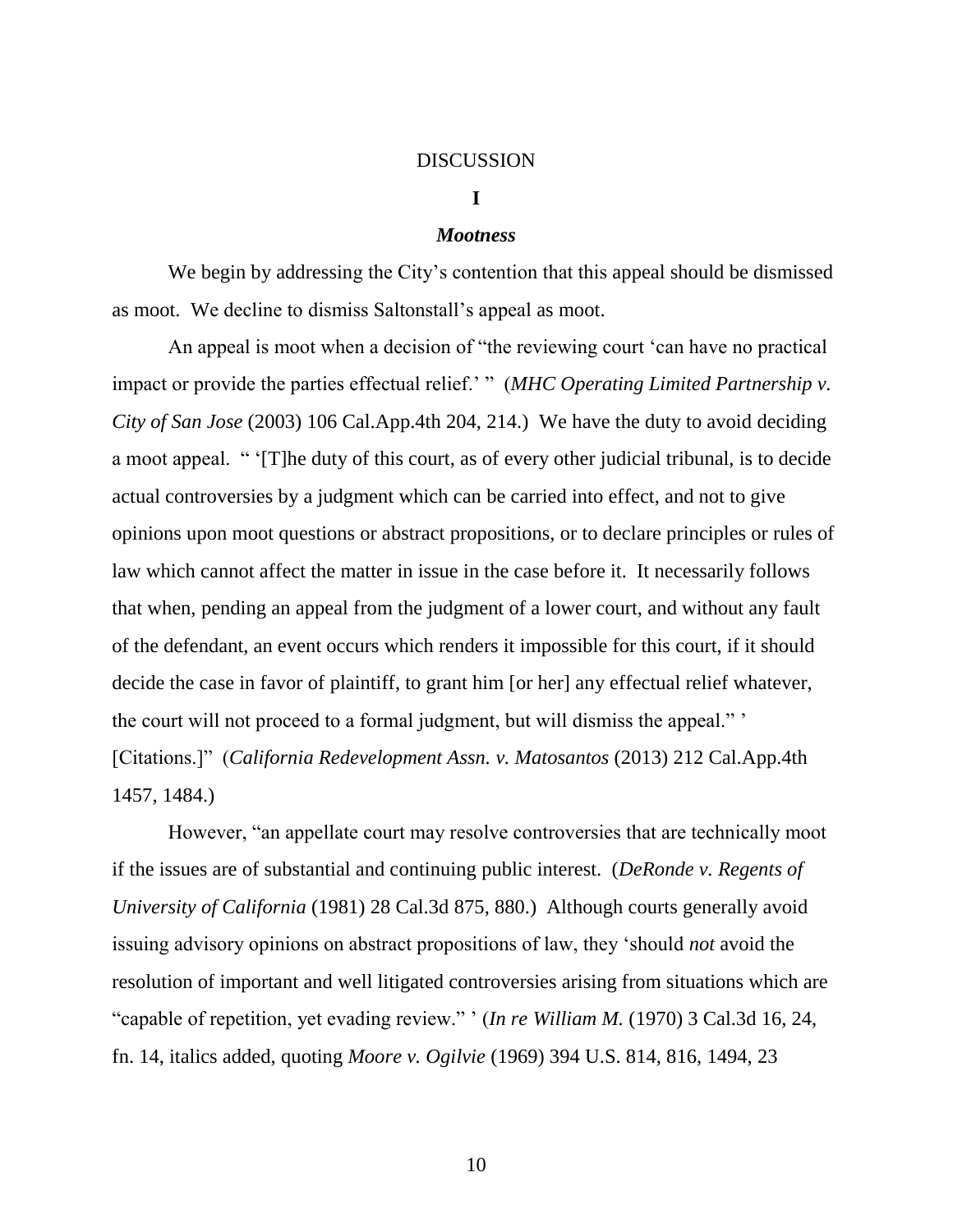L.Ed.2d 1, 4.)" (*In re J.G*. (2008) 159 Cal.App.4th 1056, 1062.) Thus, "[w]e have discretion to decide otherwise moot cases presenting important issues that are capable of repetition yet tend to evade review." (*Californians for Alternatives to Toxics v. Department of Pesticide Regulation* (2006) 136 Cal.App.4th 1049, 1069-1070, quoting *Conservatorship of Wendland* (2001) 26 Cal.4th 519, 524, fn. 1.)

We conclude Saltonstall's appeal presents issues of a continuing interest to the public but may by their very nature evade review. The gravamen of Saltonstall's constitutional challenge is that section 21168.6.6 violates the separation of powers because it imposes deadlines too short for the courts to meet. If Saltonstall's argument were to have merit, it would mean the trial and appellate courts labor under an unconstitutional (and, according to her, impossible) burden that results in a material interference with the core function of the courts. Saltonstall alleges a weighty infringement of one branch of government on a co-equal branch.

Section 21168.6.6 is limited in scope because it applies only to the Sacramento downtown arena. However, immediately preceding the statute challenged in this case is section 21168.6.5, in which the Legislature provided for expedited CEQA review of a project to build a stadium in Los Angeles. (§ 21168.6.5, subd. (a)(3), (e).) Subdivision (e) of section 21168.6.5 bears some resemblance to the accelerated deadlines provided in section 21168.6.6. Consequently, the issue of accelerated deadlines for CEQA review of a specific project appears to be an issue capable of repetition. Moreover, the nature of the constitutional challenge regarding impossibility of compliance with the deadlines under section 21168.6.6 makes the issue one capable of escaping review unless we exercise our discretion to decide the issues presented in this case. Accordingly, we exercise our discretion to consider Saltonstall's constitutional challenge on the merits.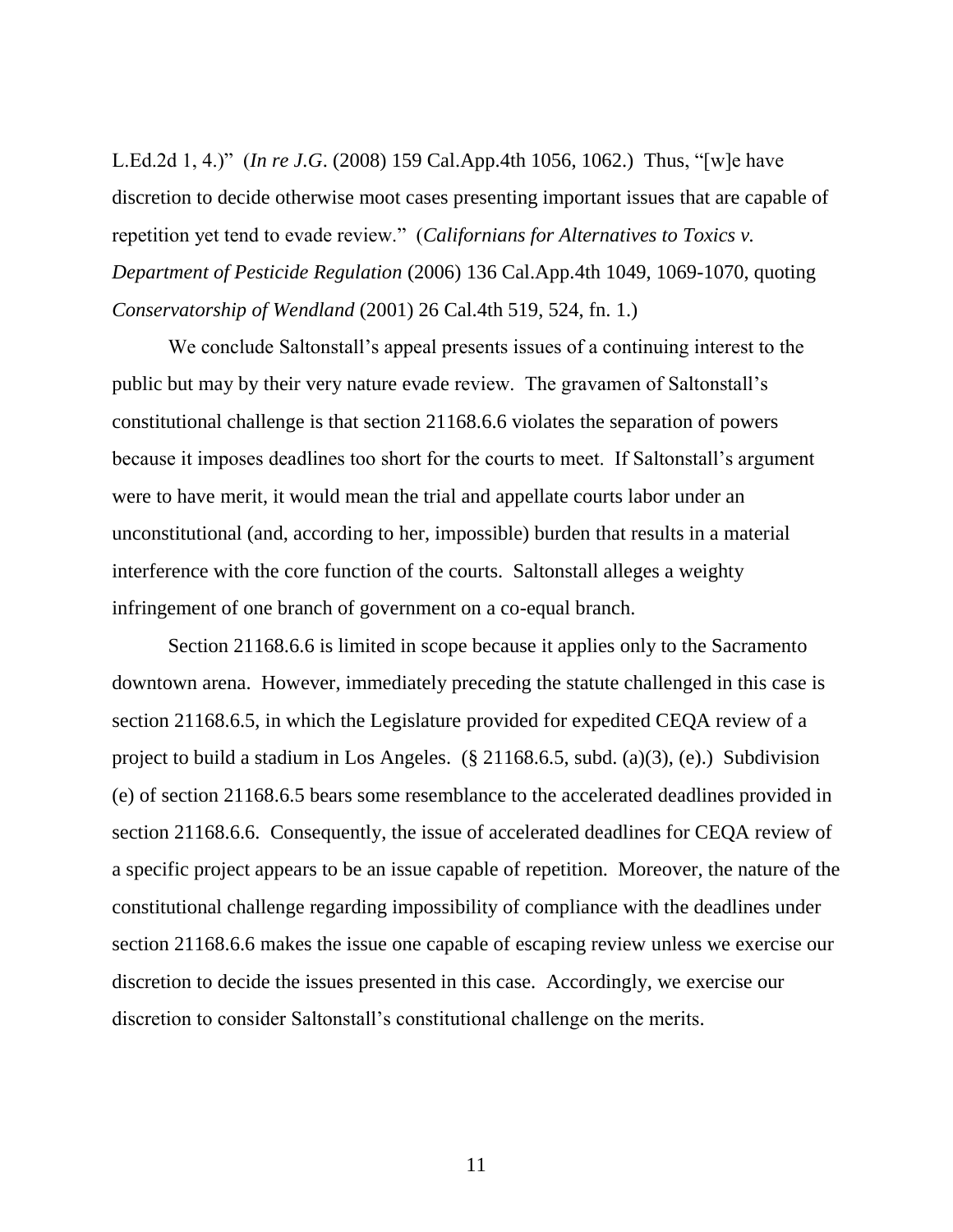#### **II**

### *Whether Section 21168.6.6 Violates Separation of Powers*

Saltonstall contends section 21168.6.6 violates the separation of powers enshrined in the California Constitution. She reasons that section 21168.6.6 deprives the courts of power to grant injunctive relief to stop the downtown arena's construction if the project does not comply with CEQA. She further contends section 21168.6.6 violates separation of powers by imposing unrealistic short deadlines for review of the project's compliance with CEQA requirements. We are not persuaded.

#### **A.**

#### *Separation of Powers under the California Constitution*

Unlike the United States Constitution in which separation of powers is an implied doctrine, "[f]rom its inception, the California Constitution has contained an explicit provision embodying the separation of powers doctrine. (Cal. Const. of 1849, art. III, § 1, now art. III, § 3.) Article III, section 3, provides: 'The powers of State government are legislative, executive, and judicial. Persons charged with the exercise of one power may not exercise either of the others except as permitted by this Constitution.' Although the language of California Constitution article III, section 3, may suggest a sharp demarcation between the operations of the three branches of government, California decisions long have recognized that, in reality, the separation of powers doctrine ' "does not mean that the three departments of our government are not in many respects mutually dependent" ' (*Solberg v. Superior Court* (1977) 19 Cal.3d 182, 191 [137 Cal.Rptr. 460, 561 P.2d 1148]), or that the actions of one branch may not significantly affect those of another branch. Indeed, upon brief reflection, the substantial interrelatedness of the three branches' actions is apparent and commonplace: the judiciary passes upon the constitutional validity of legislative and executive actions, the Legislature enacts statutes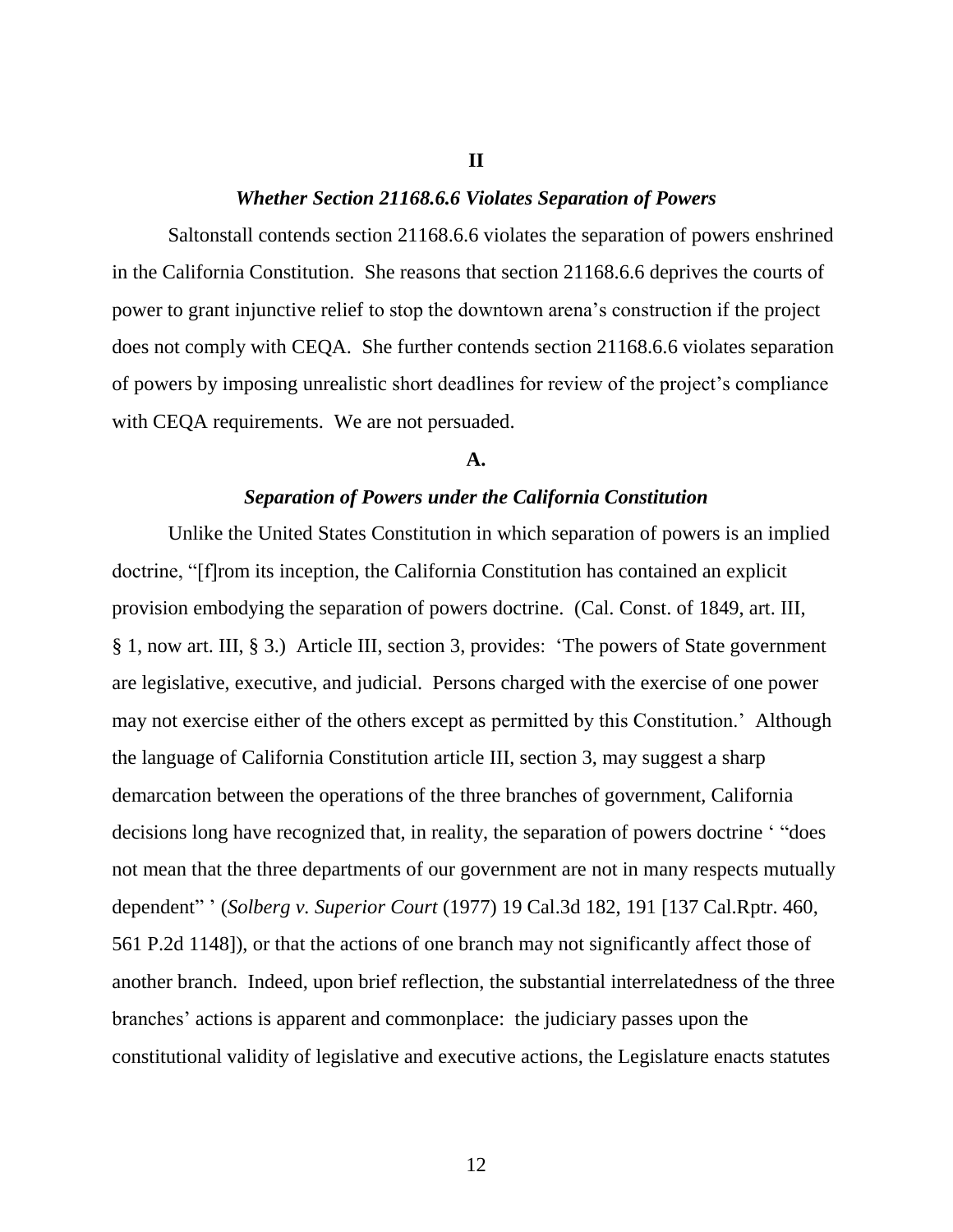that govern the procedures and evidentiary rules applicable in judicial and executive proceedings, and the Governor appoints judges and participates in the legislative process through the veto power. Such interrelationship, of course, lies at the heart of the constitutional theory of 'checks and balances' that the separation of powers doctrine is intended to serve." (*Superior Court v. County of Mendocino* (1996) 13 Cal.4th 45, 52-53 (*County of Mendocino*).)

The doctrine of separation of powers "prohibits the legislative branch from arrogating to itself *core functions* of the executive or judicial branch." (*Carmel Valley Fire Protection Dist. v. State of California* (2001) 25 Cal.4th 287, 298, italics added.) Even so, the doctrine "permits actions of one branch that may 'significantly affect those of another branch.' " (*Ibid.*) An unconstitutional invasion of judicial power requires legislation that would "defeat or materially impair" the court's inherent power to decide cases. (*Ibid.*)

In *County of Mendocino*, the California Supreme Court explained that "to say that a court has 'inherent power' with respect to a particular subject matter or function . . . appears to mean simply that the court, by virtue of its status as one of the three constitutionally designated branches of government, has the power to act even in the absence of explicit constitutional or legislative authorization." (13 Cal.4th at p. 57.) Under this understanding of the inherent power of the courts, "[i]t does not follow . . . that the Legislature necessarily violates the separation of powers doctrine whenever it legislates with regard to such an inherent judicial power or function." (*Ibid*.) Indeed, case law has long recognized the propriety of the Legislature providing "reasonable regulations affecting a court's inherent powers or functions, so long as the legislation does not 'defeat' or 'materially impair' a court's exercise of its constitutional power or the fulfillment of its constitutional function." (*Id.* at pp. 58-59.) Nearly a century ago,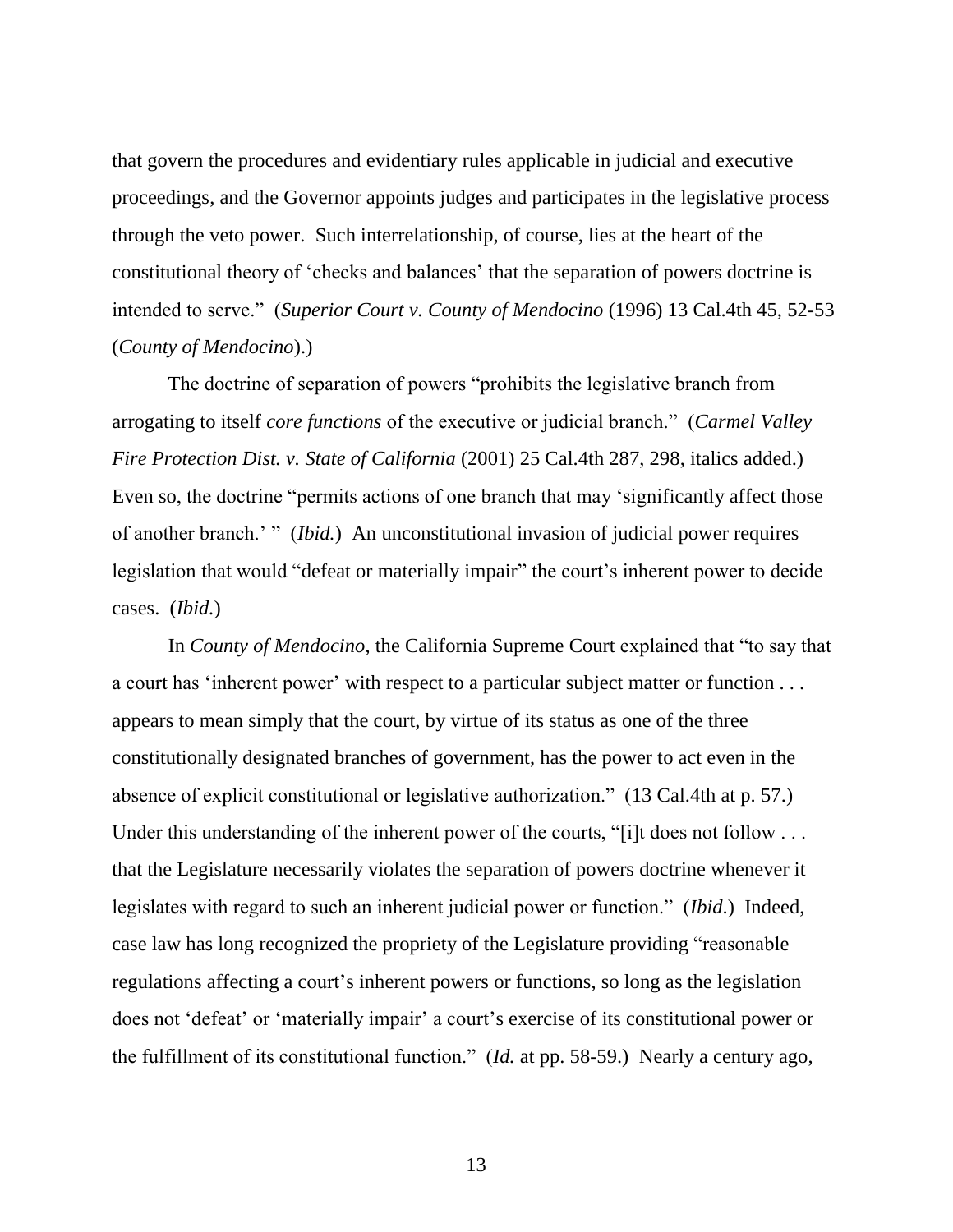the California Supreme Court recognized the Legislature "may provide rules of procedure" for the courts -- even to limit the monetary penalty and jail time a court may impose to punish a litigant for contempt. (*In re Garner* (1918) 179 Cal. 409, 413.)

The Legislature cannot abridge the prerogative of the courts to grant an injunction to protect a party's constitutional right. (*Modern Barber Col. v. Cal. Emp. Stab. Com.* (1948) 31 Cal.2d 720, 728 (*Modern Barber*).) However, there is a difference between constitutional rights and statutory rights such as those derived from CEQA. That "a court has the power to grant certain *remedies* . . . does not mean that the *rights* which those remedies were intended to protect have been fixed in the Constitution as of the time of its adoption and are thereafter immune from legislative change or regulation." (*Id.* at pp. 726-727.) As the *Modern Barber* court recognized, "Statutory changes are almost perpetual. New rights are created under which new equities arise. These make new cases in equity, of which the courts at once take cognizance. The jurisdiction of courts of equity is not thereby enlarged. *Neither is it diminished when by statutory changes some rights cease to exist, and certain cases which courts of equity once entertained can no longer arise*." (*Id.* at p. 728, italics added.) The United States Supreme Court has similarly recognized that "[o]ur constitutional principles of separated powers are not violated, however, by mere anomaly or innovation." (*Mistretta v. United States* (1989) 488 U.S. 361, 385 [102 L.Ed.2d 714].)

Under these principles, legislative additions and subtractions of statutory rights do not violate the California Constitution's doctrine of separation of powers unless the new laws have the effect of materially impairing the core function of a co-equal branch.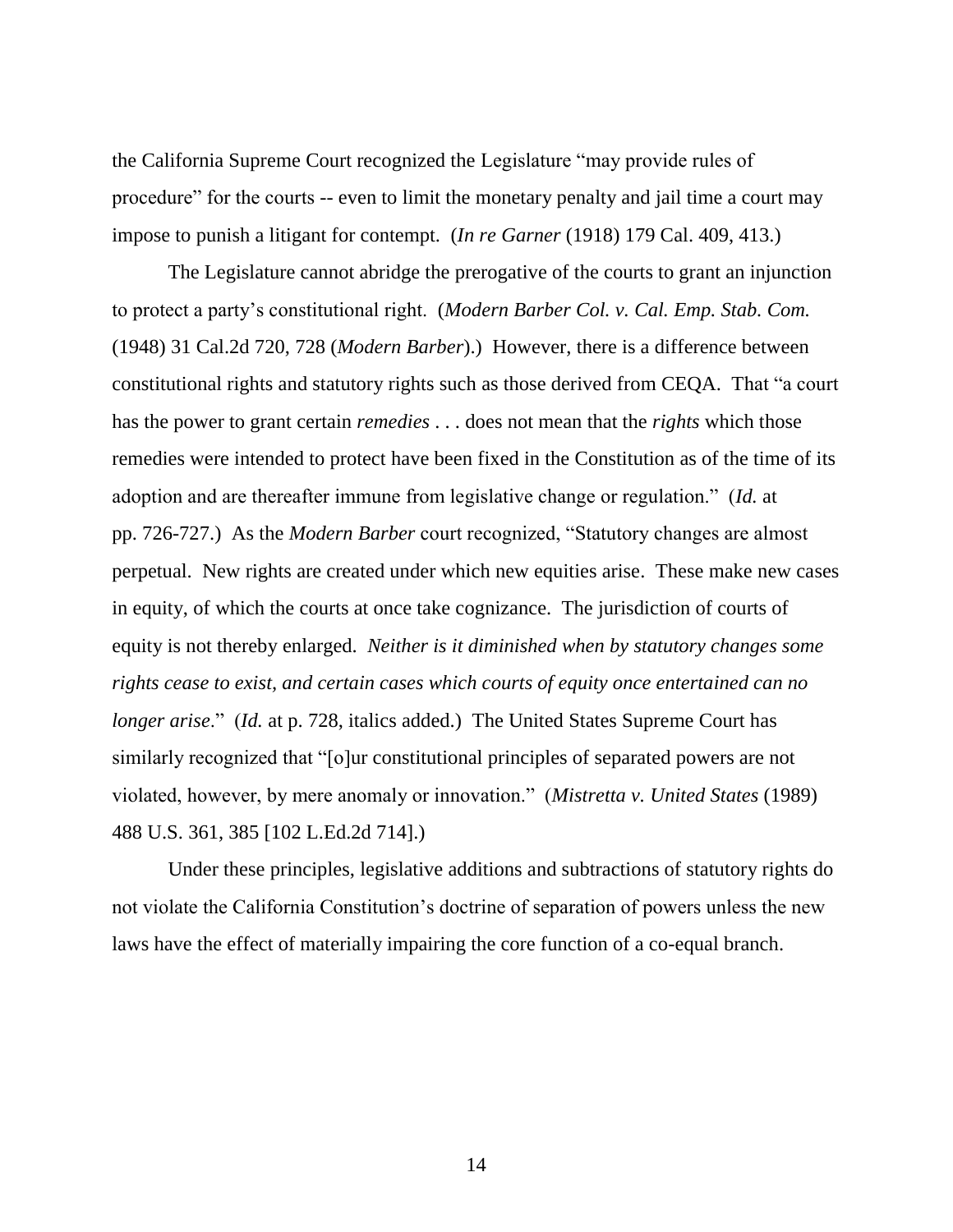#### **B.**

### *Facial or As Applied Challenge*

Before we consider whether section 21168.6.6 violates the California Constitution, we must determine whether Saltonstall presents a facial or an as applied challenge to the statute. A facial challenge rests on an assertion that the statute inherently runs afoul of constitutional guarantees. To prevail on a facial challenge, "petitioners cannot prevail by suggesting that in some future hypothetical situation constitutional problems may possibly arise as to the particular *application* of the statute . . . . Rather, petitioners must demonstrate that the act's provisions inevitably pose a present total and fatal conflict with applicable constitutional prohibitions.' " (*Tobe v. City of Santa Ana* (1995) 9 Cal.4th 1069, 1084, quoting Ar*cadia Unified School Dist. v. State Dept. of Education* (1992) 2 Cal.4th 251, 267.) By contrast, an as applied challenge *assumes that the statute or ordinance is valid* and asserts that the manner of enforcement against a particular individual or individuals or the circumstances in which the statute or ordinance is applied is unconstitutional. (*Tobe*, at p. 1089.)

In this case, Saltonstall presents a facial challenge to section 21168.6.6 because she argues the section "makes it impossible for the Court" to adhere to CEQA requirements. She also argues the legislation enacting section 21168.6.6 inherently "infringes on a core, constitutional judicial power of injunction . . . ." Although Saltonstall notes in passing that section 21168.6.6, "*as applied*, would allow demolition and construction of the arena to finish, depriving the trial court of any real remedy, depriving the appeal courts of any real remedy," she does not concede the statute can be valid under any enforcement effort. Thus, Saltonstall presents a facial challenge to section 21168.6.6 for which she must show the section inevitably violates separation of powers under the California Constitution.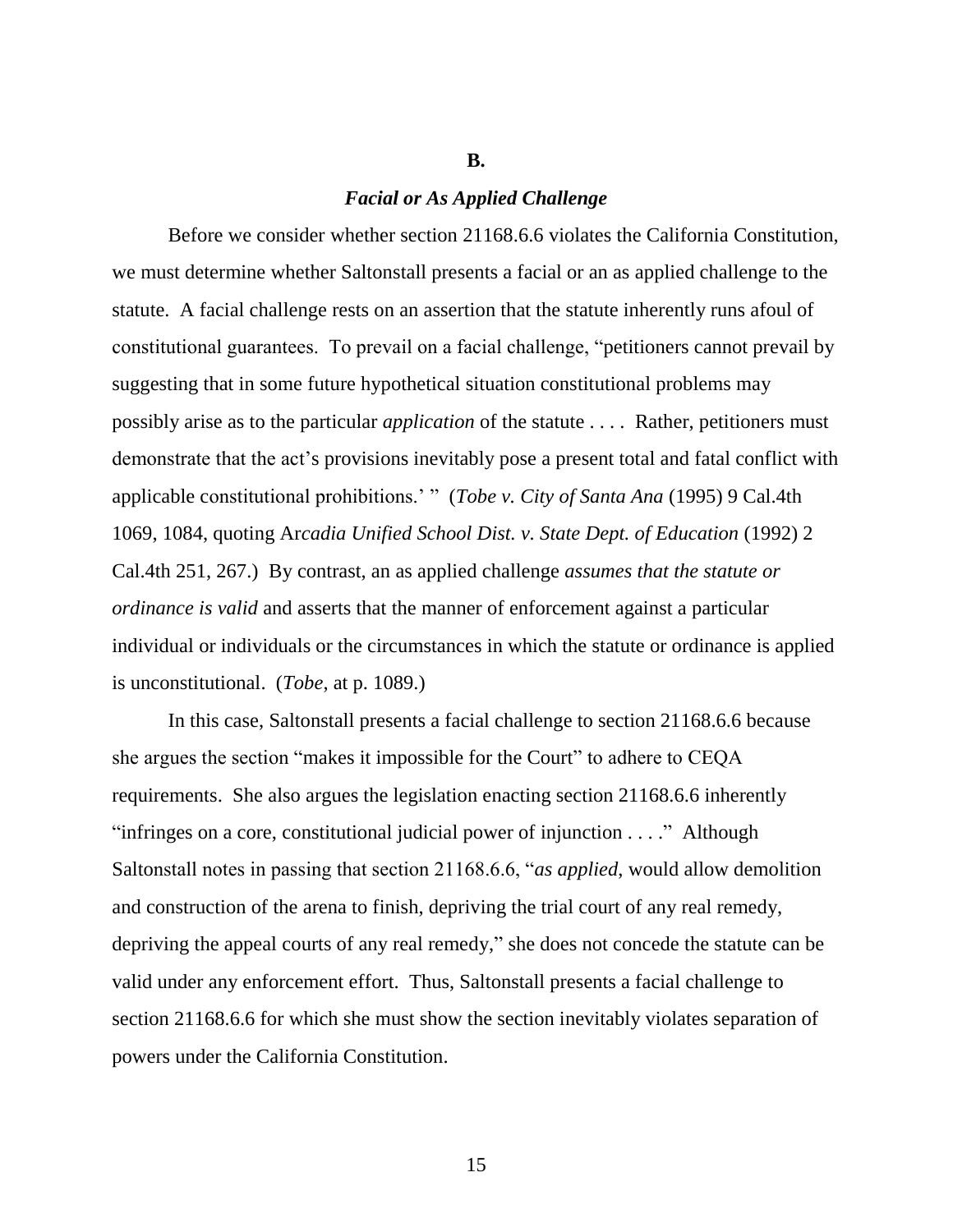## **C.**

# *Whether Section 21168.6.6 Denies Courts the Power to Issue Injunctive Relief*

Saltonstall argues section 21168.6.6 violates separation of powers in that it represents a legislative infringement on the power of the courts to issue injunctive relief. Saltonstall's argument concerns subdivision (h) of section 21168.6.6, which allows an injunction to stop construction of the downtown arena only upon a showing of imminent threat to public health and safety or unforeseen important historical, archaeological, or ecological values.**<sup>7</sup>** Saltonstall also alleges a separation of powers violation in section 21168.6.6's requirement that the Judicial Council implement a rule of court to facilitate completion of judicial review of the downtown arena project within three-quarters of a year after certification of the administrative record.**<sup>8</sup>** We reject the constitutional challenge.

**<sup>7</sup>** Subdivision (h) of section 21168.6.6 provides:

 $\overline{a}$ 

 $\Gamma(1)(A)$  In granting relief in an action or proceeding brought pursuant to this section, the court shall not stay or enjoin the construction or operation of the downtown arena unless the court finds either of the following: [¶] (i) The continued construction or operation of the downtown arena presents an imminent threat to the public health and safety. [¶] (ii) The downtown arena site contains unforeseen important Native American artifacts or unforeseen important historical, archaeological, or ecological values that would be materially, permanently, and adversely affected by the continued construction or operation of the downtown arena unless the court stays or enjoins the construction or operation of the downtown arena.

"(B) If the court finds that clause (i) or (ii) is satisfied, the court shall only enjoin those specific activities associated with the downtown arena that present an imminent threat to public health and safety or that materially, permanently, and adversely affect unforeseen important Native American artifacts or unforeseen important historical, archaeological, or ecological values."

**<sup>8</sup>** Subdivision (d) of section 21168.6.6 provides: "On or before July 1, 2014, the Judicial Council shall adopt a rule of court to establish procedures applicable to actions or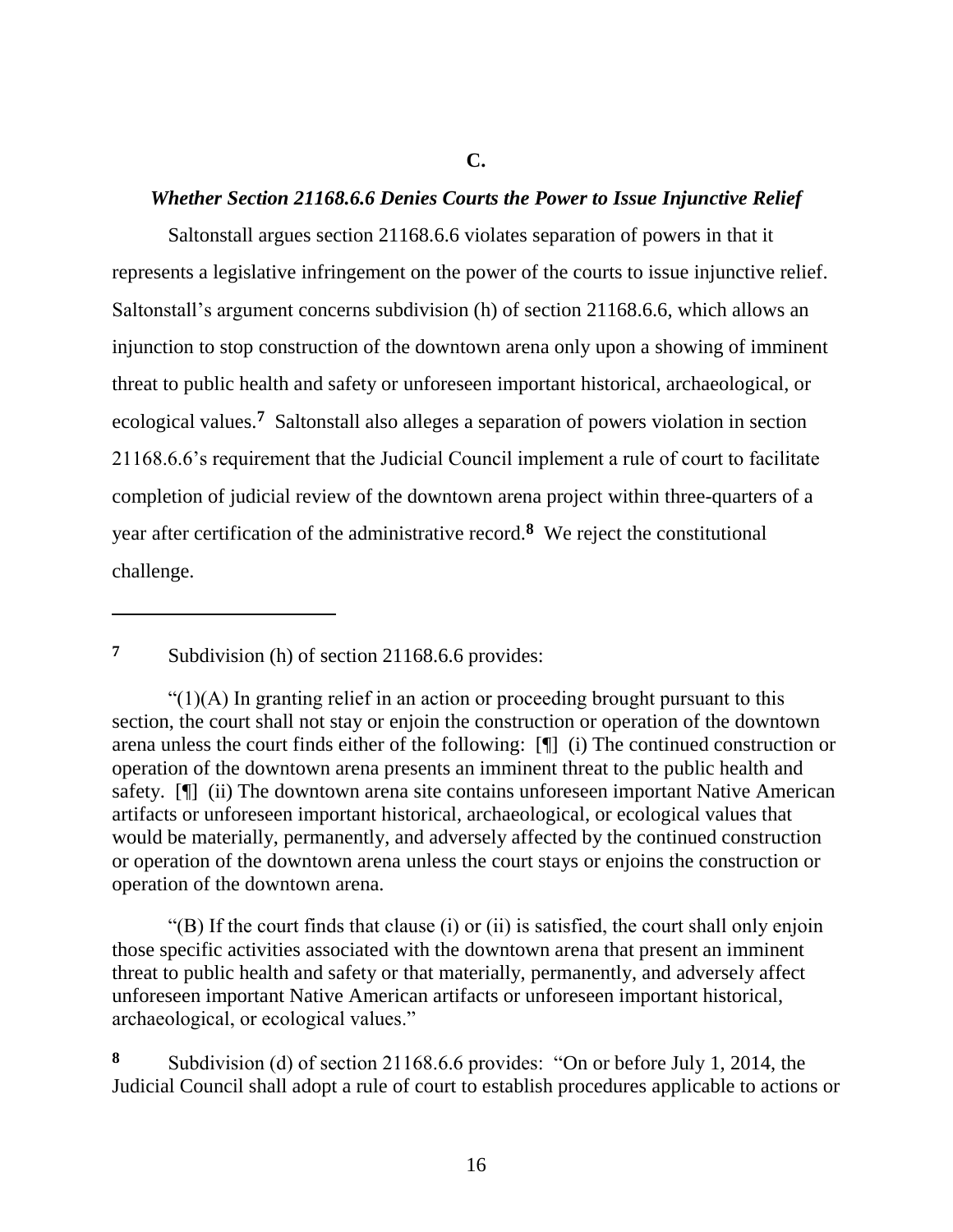Properly viewed, section 21168.6.6 does not undermine the ability of the trial or appellate courts to issue injunctive relief. Indeed, subdivision  $(h)(1)(A)$  specifically allows the trial court to grant "relief in an action or proceeding brought pursuant to this section  $\dots$ ." Certainly, nothing in subdivision (h)(1)(A) eliminates or truncates the ability of an appellate court to issue injunctive relief in order to compel compliance with section 21168.6.6. And, perhaps most importantly, section 21168.6.6 does not tell any court how to decide an action brought to challenge construction of the downtown arena. For this reason, section 21168.6.6 does not materially impair the trial or appellate courts from fulfilling their adjudicatory functions.

Subdivision (h)(1)(A) of section 21168.6.6 does change the standards for granting injunctive relief in connection with the project. In general, the standard for granting injunctive relief involves balancing competing public interests: the harm if an injunction issues versus the harm if the project is allowed to proceed. "It is well established that when injunctive relief is sought, consideration of public policy is not only permissible but mandatory." (*O'Connell v. Superior Court* (2006) 141 Cal.App.4th 1452, 1471, quoting *Teamsters Agricultural Workers Union v. International Brotherhood of Teamsters* (1983) 140 Cal.App.3d 547, 555.) Nonetheless, under section 21168.6.6, subdivision (h)(1)(A), a court shall not stay or enjoin construction or operation of the downtown arena unless it finds construction or operation of the downtown arena presents an imminent threat to public health and safety, or would permanently and adversely impact unforeseen important historical, archaeological, or ecological resources.

proceedings brought to attack, review, set aside, void, or annul the certification of the environmental impact report for the project or the granting of any project approvals that require the actions or proceedings, including any potential appeals therefrom, be resolved, to the extent feasible, within 270 days of certification of the record of proceedings pursuant to subdivision (f)."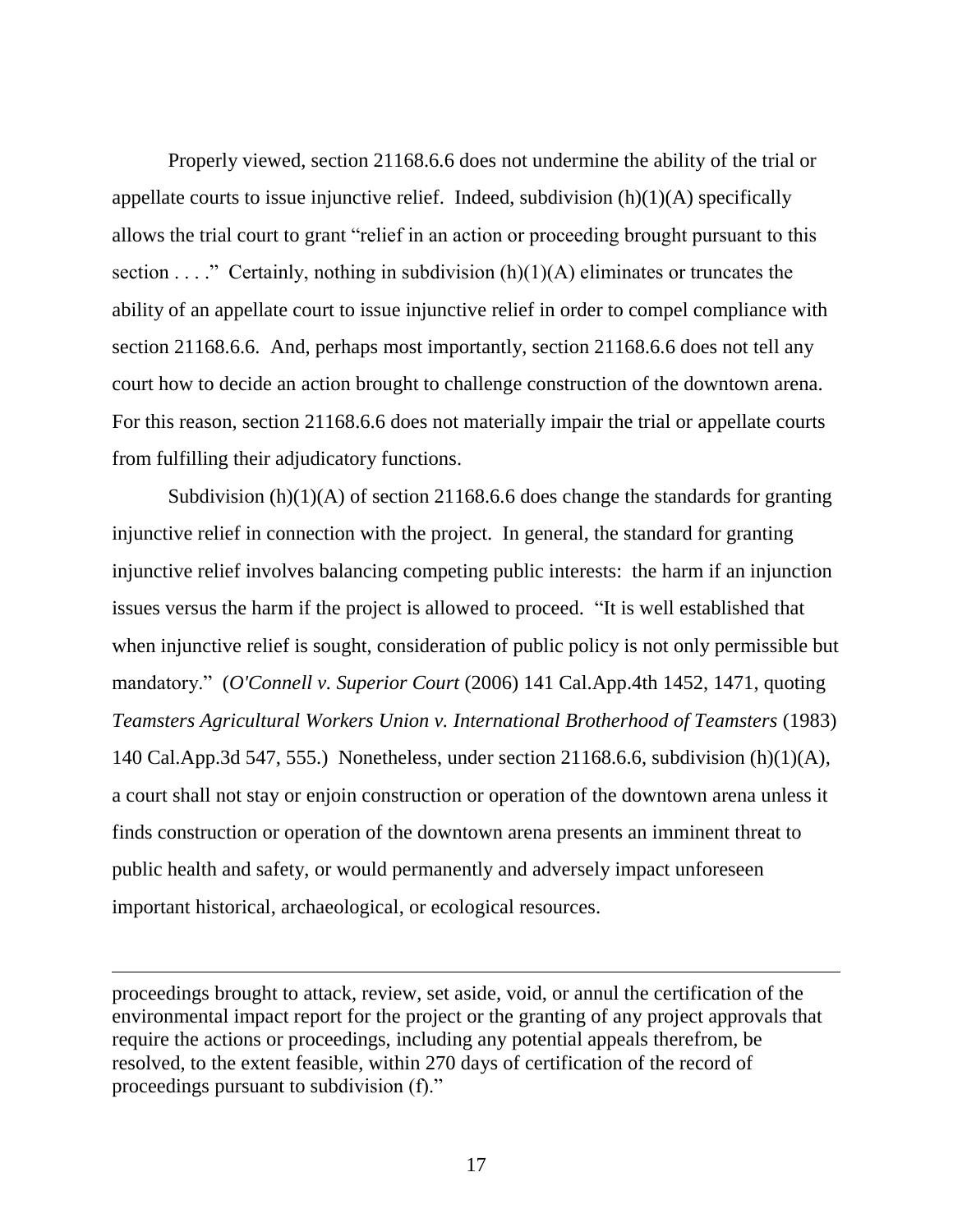Which interests should be weighed, or even considered, against the benefits of a new downtown arena may be determined by the Legislature. We do "not sit in review of the Legislature's wisdom in balancing these policies against the goal of environmental protection because, no matter how important its original purpose, CEQA remains a legislative act, subject to legislative limitation and legislative amendment." (*Napa Valley Wine Train, Inc. v. Public Utilities Com*. (1990) 50 Cal.3d 370, 376, abrogated on another point in § 21080.04, subd. (b).) It is the prerogative of the Legislature to determine whether "an interest is important enough to justify foregoing the benefits of environmental review." *(Id.* at p. 382.) "The judiciary may be asked to decide whether a statute is arbitrary or unreasonable for constitutional purposes [citation], but no inquiry into the 'wisdom' of underlying policy choices is made. [Citation.]" (*People v. Bunn* (2002) 27 Cal.4th 1, 17.)

Saltonstall properly concedes the Legislature could entirely exempt the downtown arena project from *any* review under CEQA. Such complete exemption from CEQA would not implicate any constitutional right because "[t]he rights derived from the environmental quality act are not of constitutional dimension and the Legislature constitutionally may eliminate any of its requirements." (*Sagaser v. McCarthy* (1986) 176 Cal.App.3d 288, 299.) Because the complete elimination of any CEQA review for the downtown project is a public policy determination that would pass constitutional muster, so too the Legislature's specification of the interests to be weighed in determining whether to halt construction of the project represents a determination of public policy the Legislature is entitled to make. (See *Sagaser, supra,* 176 Cal.App.3d at p. 311.) Consequently, we reject the argument that the Legislature's determination, in section 21168.6.6, of factors justifying an injunction to stop work on the downtown arena project poses an unconstitutional infringement on the power of the courts.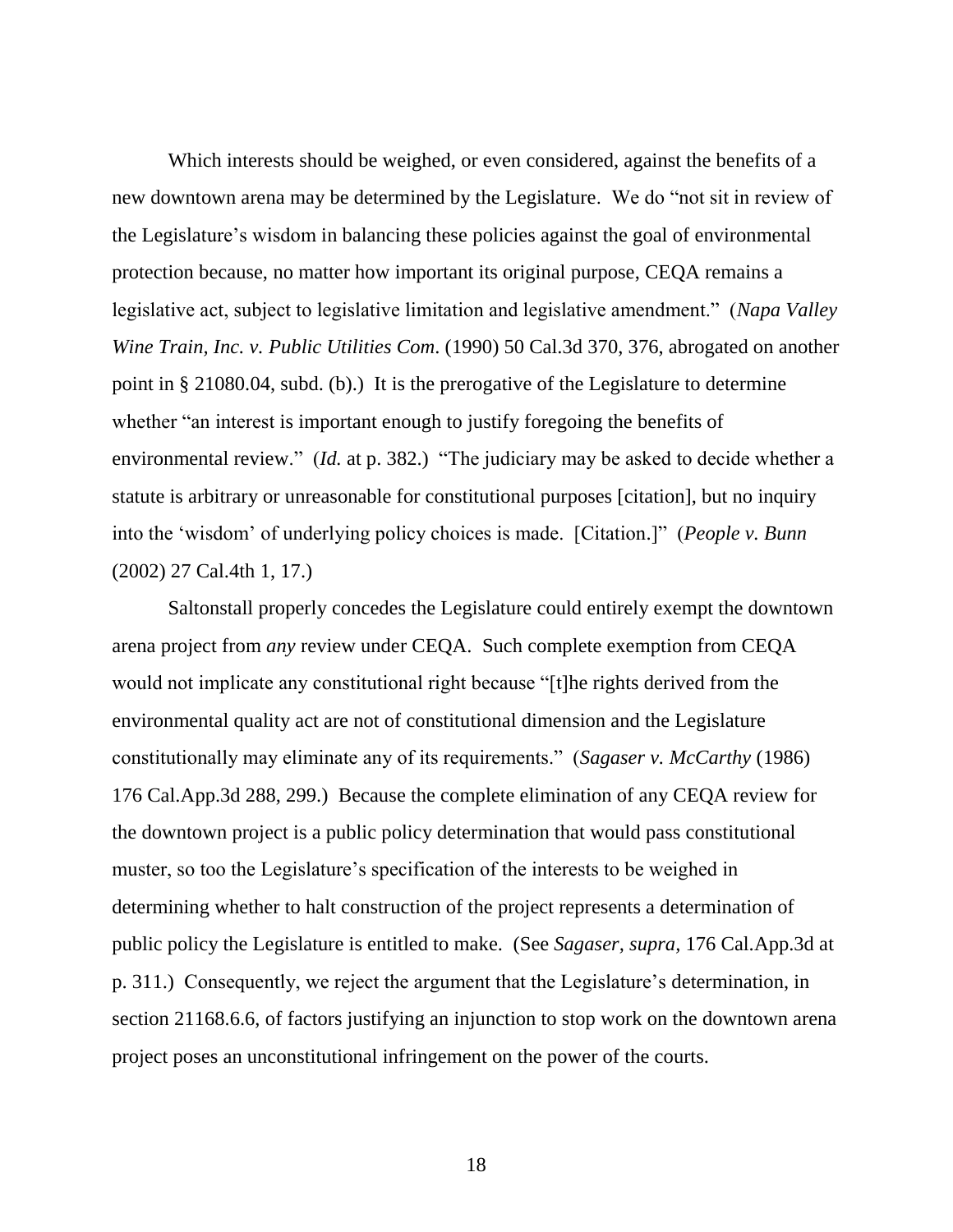#### **D.**

### *Whether Section 21168.6.6 Imposes Impossible Timelines on the Courts*

Next, it appears Saltonstall argues that the deadlines imposed for judicial review of the downtown arena are impossibly short, and thereby prevent the courts from fulfilling their adjudicatory functions. At oral argument, we attempted to discern whether Saltonstall's separation of powers argument regarding the legislative directive for the Judicial Council to enact a rule of court to implement section 21168.6.6 concerned (1) the very fact that the Legislature *instructed* the Judicial Council to do something (here, to enact a rule of court), or (2) the *nature of the timeline* to be recognized by the new rule.

To the extent Saltonstall challenges the very fact of direction by the Legislature, we reject this argument because the Legislature may direct the Judicial Council to adopt rules of court to implement statutes that do not " 'defeat' or 'materially impair' a court's exercise of its constitutional power or the fulfillment of its constitutional function." (*County of Mendocino, supra*, 13 Cal.4th at pp. 58–59.) Thus, the mere fact of direction to adopt a rule of court does not violate the separation of powers doctrine. (E.g., *Jevne v. Superior Court* (2005) 35 Cal.4th 935, 940 [legislative direction to the Judicial Council to adopt ethics standards for neutral arbitrators in contract arbitration].)

Insofar as Saltonstall contends the deadlines imposed on the judicial function are impossibly short, we reject the contention based on subdivision (d) of section 21168.6.6. Subdivision (d) of section 21168.6.6 requires the Judicial Council to "adopt a rule of court to establish procedures applicable to actions or proceedings brought to attack, review, set aside, void, or annul the certification of the environmental impact report for the project or the granting of any project approvals that require the actions or proceedings, including any potential appeals therefrom, be resolved, *to the extent*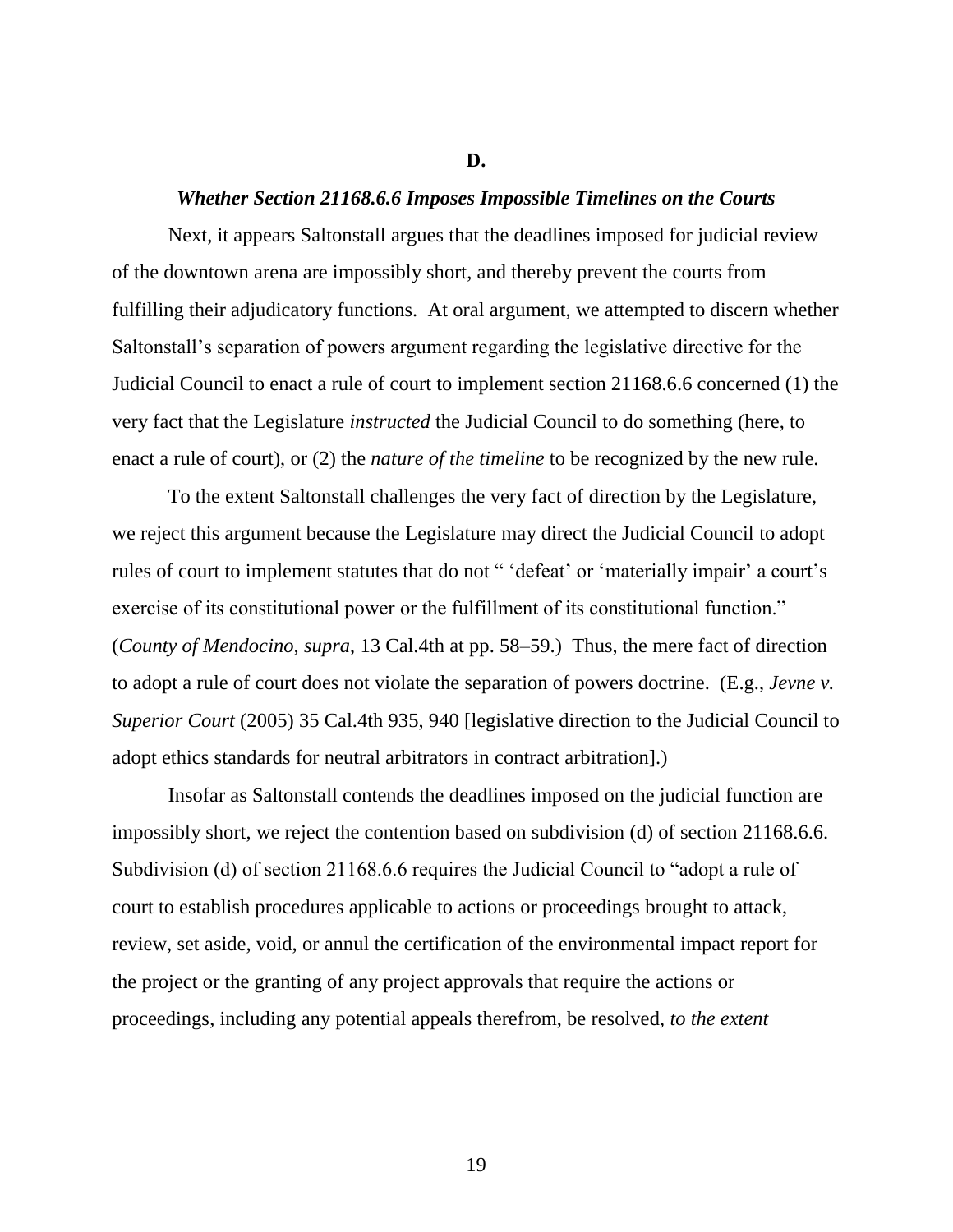*feasible*, within 270 days of certification of the record of proceedings pursuant to subdivision (f)." (Italics added.)

Section 21168.6.6 does not impose any penalty for review that exceeds the 270 days. For example, the statute does not declare the case to be moot, deprive any court of jurisdiction, or declare a particular winner on a certain date. Saltonstall acknowledges that, even though section 21168.6.6 applies to any appeal, it does not affect the California Constitution's 90-day deadline for issuance of a decision after submission of the case for decision. (Cal. Const. art. VI, § 19.) Because the 270-day timeline for review is suggestive, we reject Saltonstall's contention that section 21168.6.6 materially impairs the core function of the courts. In short, Saltonstall has not shown section 21168.6.6 crosses over the line from reasonable regulation to a material impairment of the courts' exercise of power to adjudicate this case. (*County of Mendocino*, *supra*, 13 Cal.4th at pp. 58-59.)

#### **III**

## *Denial of the Motion for Preliminary Injunction*

Saltonstall appears to contend the trial court erred in denying her motion for preliminary injunction. **<sup>9</sup>** We conclude Saltonstall does not establish any error by the trial court in denying the motion for preliminary injunction.

**<sup>9</sup>** Although Saltonstall asserts the downtown arena project "harms [her] and the environment; not NBA," she does not specifically advance a claim of error by the trial court in denying a preliminary injunction. Nonetheless, her appeal from the denial of the motion for preliminary injunction along with the assertion on appeal about "immediate and irreparable demolition harm," lead us to construe her argument as concerning the trial court's decision not to stay demolition or construction for the project.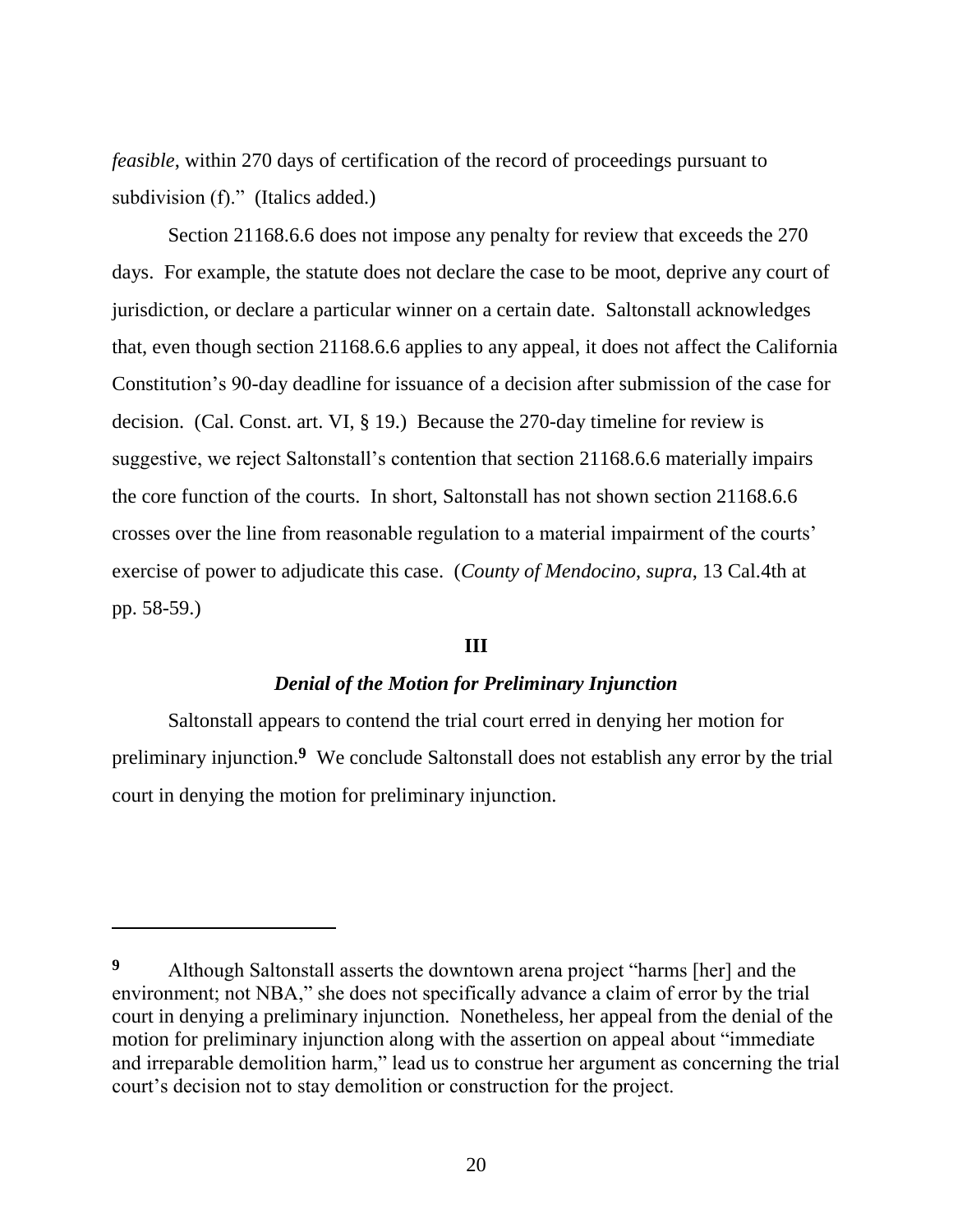#### **A.**

#### *Saltonstall's Burden to Secure a Preliminary Injunction*

A trial court's decision on whether to grant a preliminary injunction rests on " '(i) the likelihood that the party seeking the injunction will ultimately prevail on the merits of his [or her] claim, and (ii) the balance of harm presented, i.e., the comparative consequences of the issuance and nonissuance of the injunction.' " (*Law School Admission Council, Inc. v. State of California* (2014) 222 Cal.App.4th 1265, 1280, quoting *Common Cause v. Board of Supervisors* (1989) 49 Cal.3d 432, 441-442.) The burden is on the party seeking the preliminary injunction to show all of the elements necessary to support issuance of a stay. (*O'Connell v. Superior Court, supra,* 141 Cal.App.4th at p. 1481.) On appeal, we review the question of whether the trial court has abused its discretion in evaluating these factors. (*Law School Admission Council* at p. 1280.)

#### **B.**

#### *Required Showing for a Preliminary Injunction Under Section 21168.6.6*

Having rejected Saltonstall's facial challenge to section 21168.6.6, we proceed to consider the requirements it imposes for the issuance of a preliminary injunction to halt work on the downtown arena project. Subdivision (h) precludes a preliminary injunction in the absence of a finding by the trial court that the project "presents an imminent threat to the public health and safety," or adversely affects "unforeseen important Native American artifacts or unforeseen important historical, archaeological, or ecological values."

In the trial court, Saltonstall failed to make the necessary showing to secure a preliminary injunction. The trial court found Saltonstall made "only passing arguments, unsupported with citation to authority or evidence, that construction of the downtown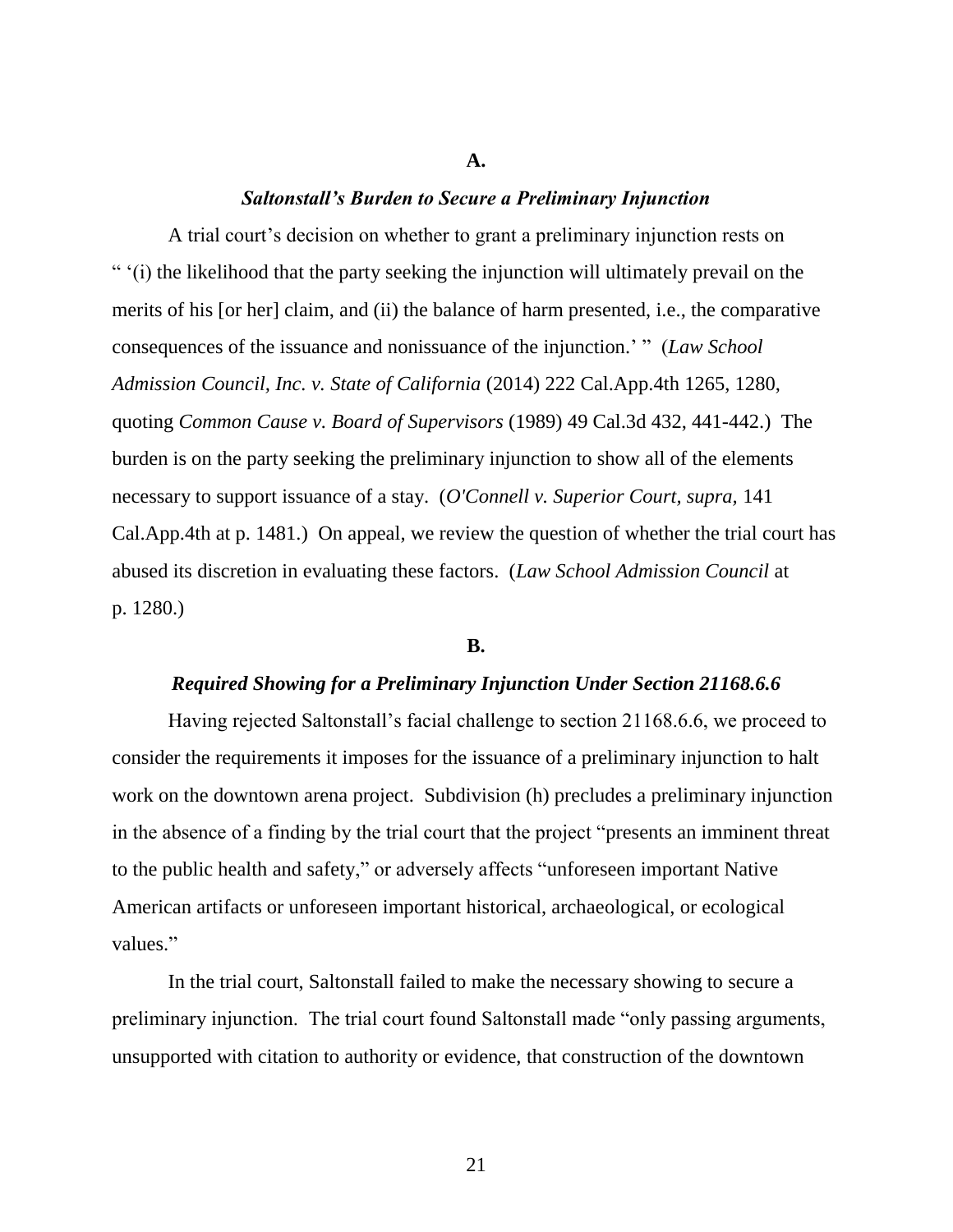arena presents an 'imminent threat to the public health and safety' or would adversely affect 'unforeseen important' historical/archaeological artifacts or ecological values."

Rather than attempting to demonstrate she made the requisite evidentiary showing of the factors specified in subdivision (h) of section 21168.6.6, Saltonstall asserts respondents would not have been disadvantaged by a stay of construction. Saltonstall asserts no evidence shows "that the NBA will yank the team" if the project is not timely completed, the City's finances "are not affected" by any construction delay, and Sacramento Basketball Holdings is not harmed by a stay. Saltonstall's argument rests on a misunderstanding about the showing required to secure a preliminary injunction under section 21168.6.6.

To secure a preliminary injunction, Saltonstall bears the burden of demonstrating an imminent threat to public health and safety or to previously unknown historical or ecological values. (*O'Connell, supra,* 141 Cal.App.4th at p. 1481; § 21168.6.6, subd.  $(h)(1)(A)(i)-(ii)$ .) Thus, Saltonstall's assertions regarding lack of harm to the respondents are irrelevant to the analysis of whether the trial court erred in denying the motion for a preliminary injunction. Even if we assume for the sake of argument that the City and Sacramento Basketball Holdings would suffer no financial loss and the NBA would not "yank" the Sacramento Kings as a result of the delay arising from a stay of construction, lack of harm to respondents does not prove or disprove any of the factors upon which a preliminary injunction may be issued under subdivision (h) of section 21168.6.6.

We also reject Saltonstall's unsubstantiated assertion, "the Steinberg bill [Senate Bill 743] harms [her], the public, and the environment." Saltonstall appears to assert the legislation itself causes the harm when she argues "[t]he underlying prejudice of . . . §21168.6.6 to [her] and to the public is its corruption of CEQA procedure, a complex procedure to be sure, but one predicated on following that procedure to assure public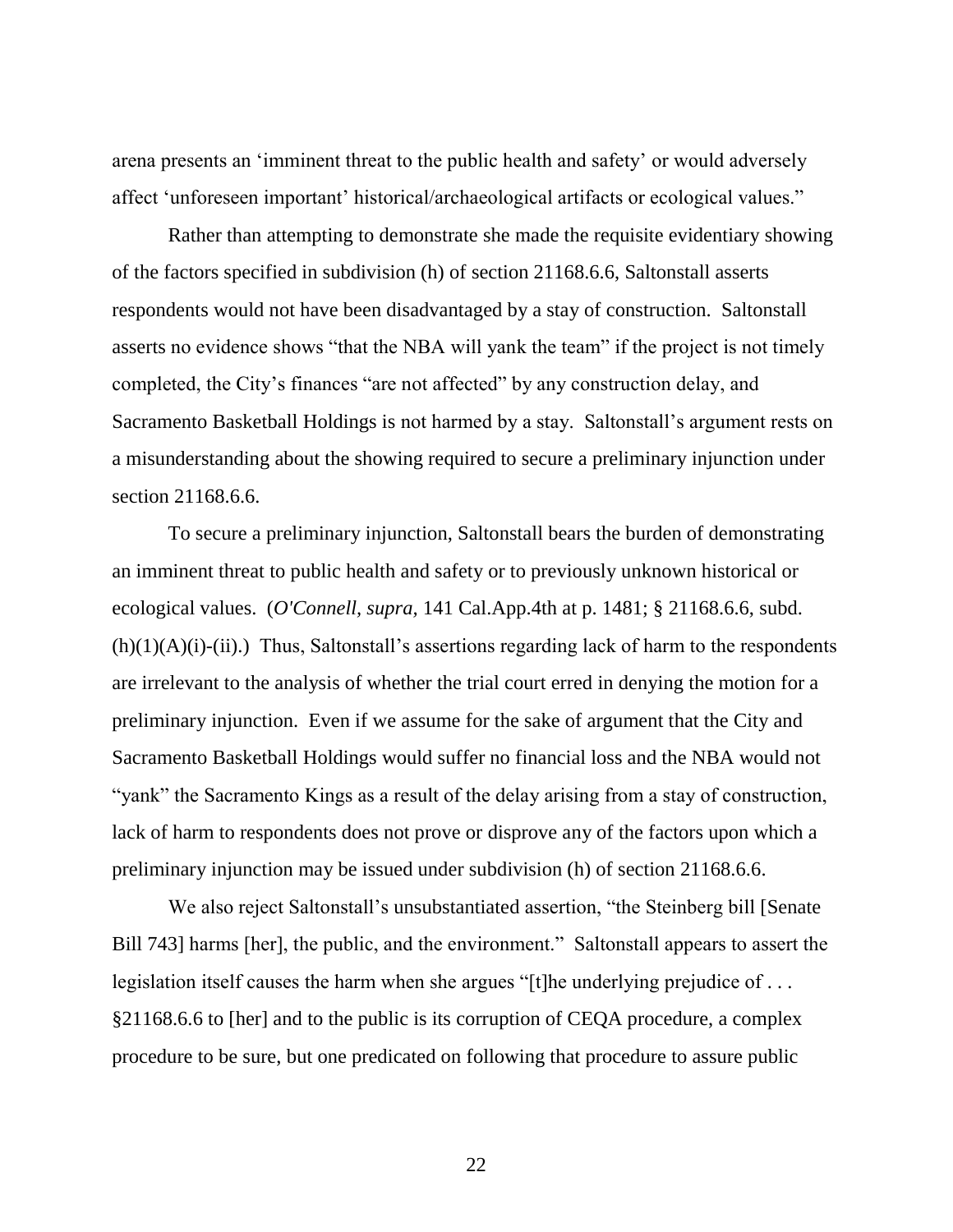disclosure."**<sup>10</sup>** We reject the argument for two reasons. First, section 21168.6.6 is a statute and not the physical cause of any threat for which subdivision (h) authorizes injunctive relief. Second, as we have noted and Saltonstall concedes, the Legislature has the prerogative to exempt the downtown arena from any CEQA review. Accepting Saltonstall's argument would mean the Legislature can only impose full-fledged CEQA review under sacrosanct existing deadlines *or* completely exempt a project from any CEQA review. This is an untenable conclusion in light of the Legislature's power to make public policy determinations and amend existing laws. (*Modern Barber, supra,* 32 Cal.2d at pp. 726-728.) The existence of section 21168.6.6 does not itself compel the issuance of a preliminary injunction to stay construction of the project.

We conclude Saltonstall failed to make the required showing for a preliminary injunction under section 21168.6.6. Thus, the trial court did not err in denying Saltonstall's motion for a preliminary injunction.

#### *IV*

## *The City's Request for Sanctions on Appeal*

Citing Code of Civil Procedure section 907, the City, in its respondent's brief, requests that we impose monetary sanctions on Saltonstall for a frivolous appeal that "appears to serve no purpose but to harass the City . . . ." We deny the request because the City has not filed a motion for sanctions along with a declaration supporting the

**<sup>10</sup>** To the extent Saltonstall intends to argue she made an adequate factual showing of harm for which section 21168.6.6 allows injunctive relief, we deem the issue forfeited for failure to make anything more than "only passing arguments, unsupported with citation to authority or evidence," that a preliminary injunction should issue. (*K.C. Multimedia, Inc. v. Bank of America Technology & Operations, Inc*. (2009) 171 Cal.App.4th 939, 948-949 [failure to properly tender an issue in the trial court forfeits the issue for purposes of appellate review]; *People v. Partida* (2005) 37 Cal.4th 428, 435 ["A party cannot argue the court erred in failing to conduct an analysis it was not asked to conduct"].)